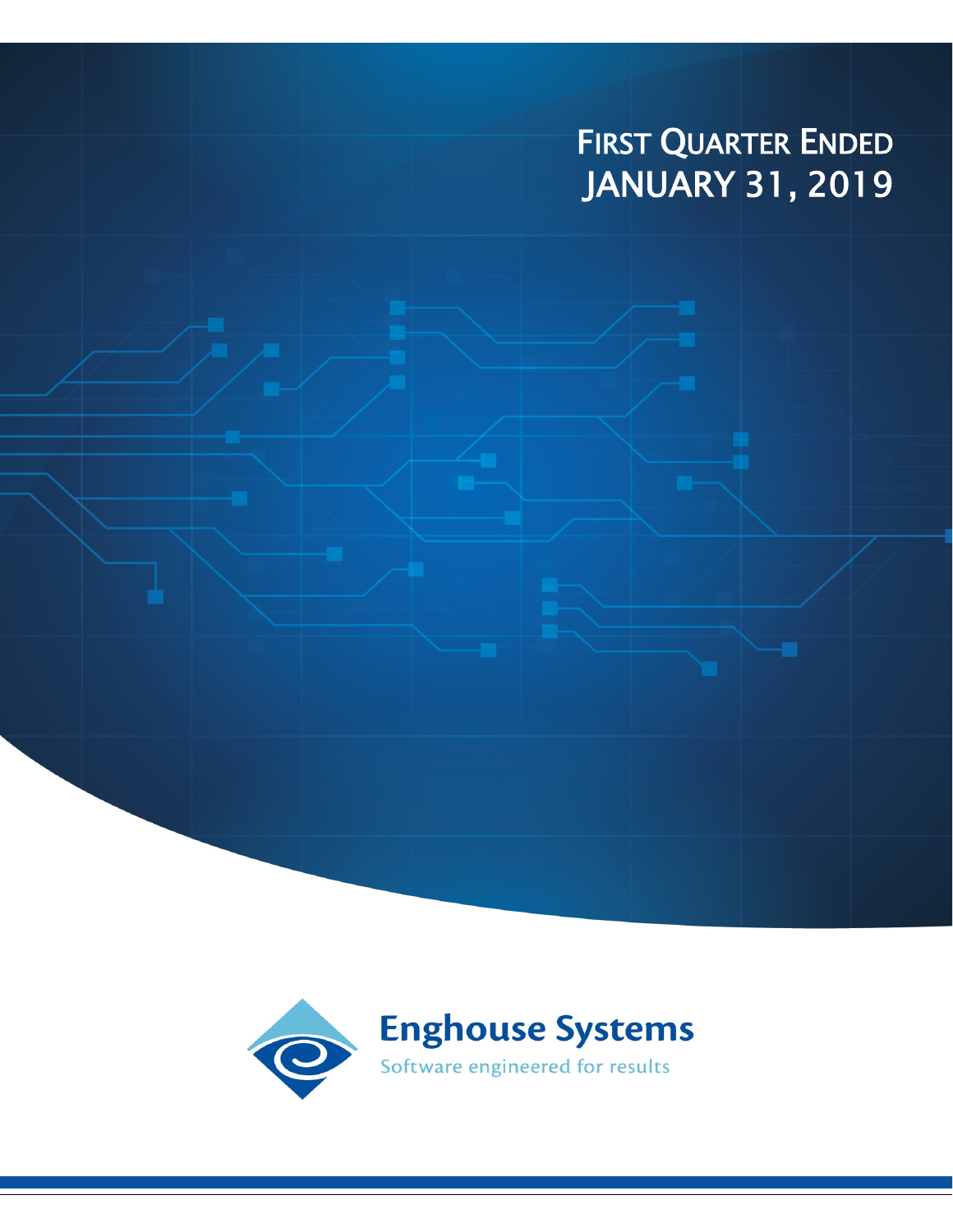March 7, 2019

To our Shareholders,

First quarter revenue increased to \$86.0 million, compared to revenue of \$85.1 million in the first quarter of the prior year. The revenue increase primarily reflects contributions from acquisitions, which were offset by a decline in license revenue in the Interactive Management Group. Income from operating activities was \$25.8 million compared to \$24.5 million in the prior year's first quarter, an increase of 5.2%. Net income for the quarter was \$15.0 million or \$0.27 per diluted share compared to \$6.8 million or \$0.12 per diluted share in the prior year's first quarter. Last year's first quarter included a one-time charge of U.S. \$6.2 million to reflect the impact of United States Tax Reform.

Adjusted EBITDA for the first quarter was \$26.3 million or \$0.48 per diluted share, compared to \$25.3 million or \$0.46 per diluted share last year, with the increase being attributable to contributions from acquisitions and operating cost synergies.

Operating expenses before special charges related to restructuring of acquired operations were \$33.0 million compared to \$33.9 million in the prior year's first quarter and reflect incremental operating costs related to acquisitions, net of operating cost synergies. Non-cash amortization charges on acquired software and customer relationships from acquired operations were \$7.1 million for the quarter compared to \$7.2 million in the prior year's first quarter.

The Company generated cash flows from operating activities of \$24.2 million compared to \$23.1 million in the first quarter of fiscal 2018, a 4.5% increase. As a result, Enghouse closed the quarter with \$190.5 million in cash, cash equivalents and short-term investments, compared to \$193.9 million at October 31, 2018. The cash balance was achieved after payments of \$4.9 million for cash dividends and \$22.4 million (net of cash acquired) for acquisitions concluded in the current fiscal year and \$1.1 million for acquisitions closed in prior years.

On December 21, 2018 the Company declared a stock dividend payable on the basis of one common share for each common share held as at January 22, 2019, which was paid on January 25, 2019. This dividend doubled the number of shares outstanding to 54,638,024 as at January 31, 2019 and effectively achieved a two-for-one stock split. Today, the Board of Directors approved a 22% increase to the Company's eligible quarterly dividend from \$0.09 per common share to \$0.11 per common share, payable on May 31, 2019 to shareholders of record at the close of business on May 17, 2019. Enghouse has now increased its dividend in each of the past eleven years, by over 10% each year.

Pladler

Stephen J. Sadler Chairman of the Board and Chief Executive Officer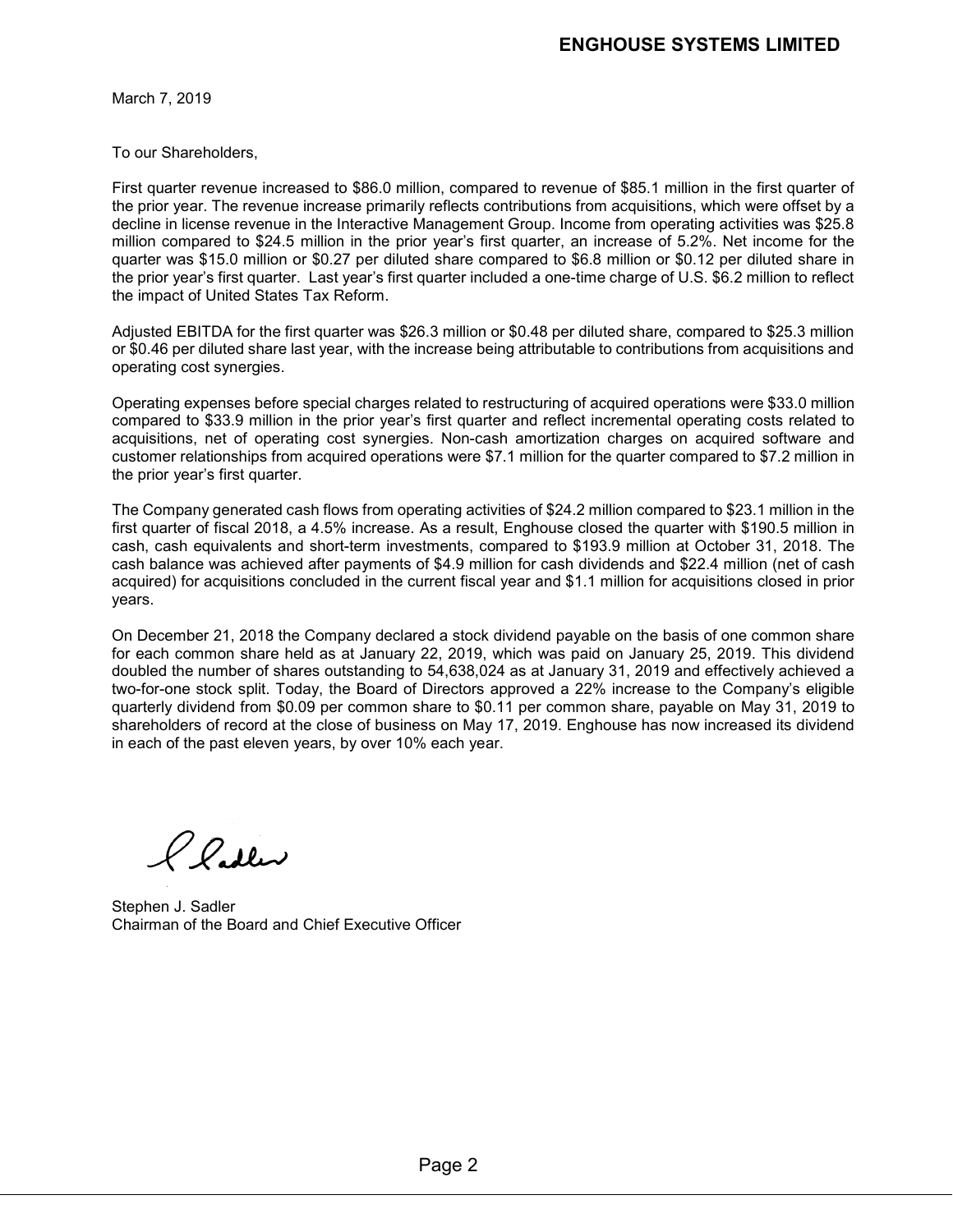### **MANAGEMENT'S DISCUSSION AND ANALYSIS**

The following Management Discussion and Analysis ("MD&A") has been prepared as of March 7, 2019 and all information contained herein is current as of that date unless otherwise indicated. For a complete understanding of our business environment, risks, trends and uncertainties and the effect of critical accounting policies and estimates on our results, this MD&A should be read in conjunction with Enghouse Systems Limited's ("Enghouse Systems") and its subsidiaries ( together "the Company" or "Enghouse") fiscal 2018 audited consolidated financial statements and the notes thereto. This MD&A covers the consolidated interim results of operations, financial condition and cash flows of Enghouse Systems and its subsidiaries, all wholly owned, for the first quarter ended January 31, 2019. Unless otherwise noted, the results reported herein have been prepared in accordance with International Financial Reporting Standards ("IFRS") and are presented in Canadian dollars, stated in thousands, except per share amounts and as otherwise indicated.

This document is intended to assist the reader in better understanding operations and key financial results as of the date of this report. The condensed consolidated interim financial statements and the MD&A have been reviewed by the Company's Audit Committee and approved by its Board of Directors.

### **Non-IFRS measures**

The Company uses non-IFRS measures to assess its operating performance. Securities regulations require that companies caution readers that earnings and other measures adjusted to a basis other than IFRS do not have standardized meanings and are unlikely to be comparable to similar measures used by other companies. Accordingly, they should not be considered in isolation. The Company uses Adjusted EBITDA as a measure of operating performance. Therefore, Adjusted EBITDA may not be comparable to similar measures presented by other issuers. Adjusted EBITDA is calculated based on results from operating activities adjusted for depreciation of property, plant and equipment and special charges for acquisition related restructuring costs. Management uses Adjusted EBITDA to evaluate operating performance as it excludes amortization of software and intangibles (which is an accounting allocation of the cost of software and intangible assets arising on acquisition), any impact of finance and tax related activities, asset depreciation, foreign exchange gains and losses, and other income and restructuring costs primarily related to acquisitions.

### **Forward-looking statements**

Certain statements made or incorporated by reference in this MD&A are forward-looking and relate to, among other things, anticipated financial performance, business prospects, strategies, regulatory developments, new services, market forces, commitments and technological developments. By its nature, such forward-looking information is subject to various risks and uncertainties, including those discussed in this MD&A or in documents incorporated by reference in this MD&A, such as Enghouse's Annual Information Form, which could cause the Company's actual results and experience to differ materially from the anticipated results or other expectations expressed herein. Readers are cautioned not to place undue reliance on this forwardlooking information, and the Company shall have no obligation to update publicly or revise any forward-looking information, whether as a result of new information, future events or otherwise, except in accordance with applicable securities laws. This report should be viewed in conjunction with the Company's other publicly available filings.

For additional information with respect to certain of these risks or factors, reference should be made to section "Risks and Uncertainties" of the MD&A and notes to the consolidated financial statements for the year ended October 31, 2018, as well as to the Company's continuous disclosure materials filed from time to time with Canadian securities regulatory authorities, copies of which are filed electronically on SEDAR at [www.sedar.com.](http://www.sedar.com/)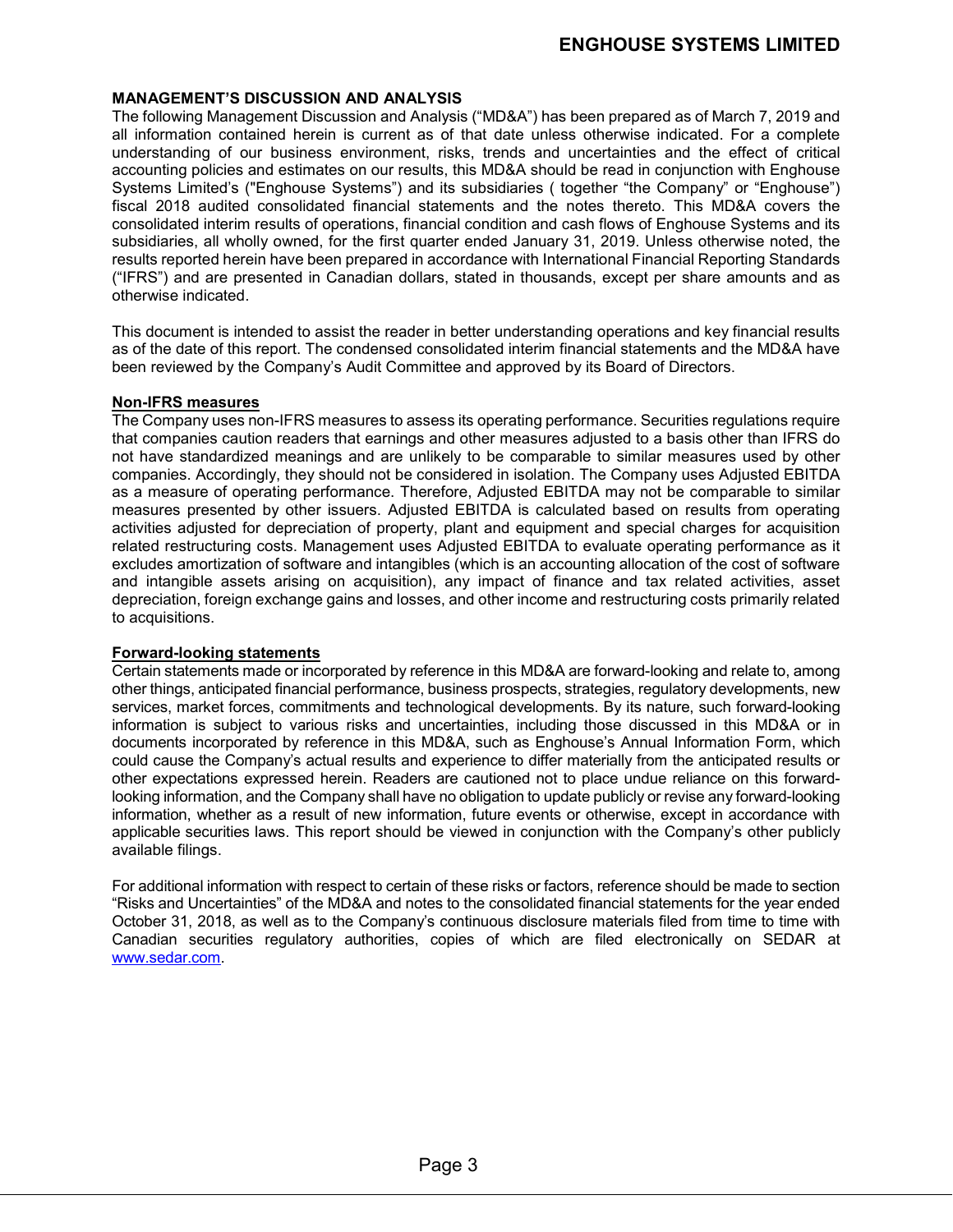### **Corporate overview**

Enghouse is a Canadian publicly traded company (TSX:ENGH) that develops enterprise software solutions for a number of vertical markets. The Company is organized around two business segments: the Interactive Management Group and the Asset Management Group. The Interactive Management Group specializes in customer interaction software and services that are designed to enhance customer service, increase efficiency and manage customer communications across the enterprise. Core technologies include contact center, attendant console, interactive voice response, dialers, agent performance optimization and analytics that support any telephony environment, and may be deployed on-premise or in the cloud. Its customers are varied and include insurance companies, telecoms, banks and utilities as well as technology, health care and hospitality companies. The Asset Management Group provides a portfolio of products to telecom service providers, utilities and the oil and gas industry. Its products include Operations Support Systems (OSS), Business Support Systems (BSS), Mobile Value Added Services (VAS) solutions as well as data conversion services. The Asset Management Group also provides fleet routing, dispatch, scheduling, communications and emergency control center solutions for the transportation, government, first responders, distribution and security sectors.

The Company continues to focus on building a consistently profitable enterprise software company with a diversified product suite and global market presence. The Company emphasizes the importance of recurring revenue streams to increase shareholder value and the predictability of its operating results. The objective is to achieve this through a combination of organic growth and acquisitions. While the Company continues to develop and enhance its existing product portfolio, it is also important to augment and expedite this strategy with new and complementary technology, products and services obtained through acquisition. This dual-faceted approach will enable the Company to provide a broader spectrum of products and services to its customer base more quickly than through organic means alone.

### **First quarter overview**

During the first quarter the Company completed two acquisitions shortly after year end. On November 8, 2018 Enghouse acquired 100% of the issued and outstanding common shares of Telexis Solutions B.V. and Telexis B.V. ("Telexis"). Headquartered near The Hague, Netherlands, Telexis is an innovative technology provider offering public transport agencies/operators end-to-end e-ticketing solutions. On November 9, 2018, Enghouse acquired 100% of the issued and outstanding common shares of Capana Sweden AB. Headquartered in Gothenburg, Sweden, Capana provides an end-to-end, integrated software platform for wholesale billing and partner settlements for the telecommunications market.

The acquisitions were completed for an aggregate purchase price of approximately \$29.9 million, with \$0.6 million subject to hold-back and adjustment, and \$5.5 million held in escrow that is subject to adjustment. Contingent consideration payable of \$0.8 million has been recorded in the Condensed Consolidated Interim Statements of Financial Position at January 31, 2019. Results are included in the Asset Management Group from the dates of acquisition.

On January 25, 2019, the Company completed a share split whereby each issued and outstanding common share has been effectively doubled. All references in the MD&A and accompanying financial statements to capital stock, options and per share data have been adjusted retrospectively to reflect the Company's two for one share split for the periods ended January 31, 2019 and 2018.

### **Quarterly results of operations**

The following table sets forth certain unaudited information for each of the eight most recent quarters (the last of which ended January 31, 2019). Historically, the Company's operating results have fluctuated on a quarterly basis, which the Company expects will continue in the future. Fluctuations in results continue to relate to the timing of software license and hardware sales, which may result in large sales orders in any one quarter, movements in foreign currency exchange rates and to the timing of acquisitions, staffing and infrastructure changes. See "Risks and Uncertainties" for more details.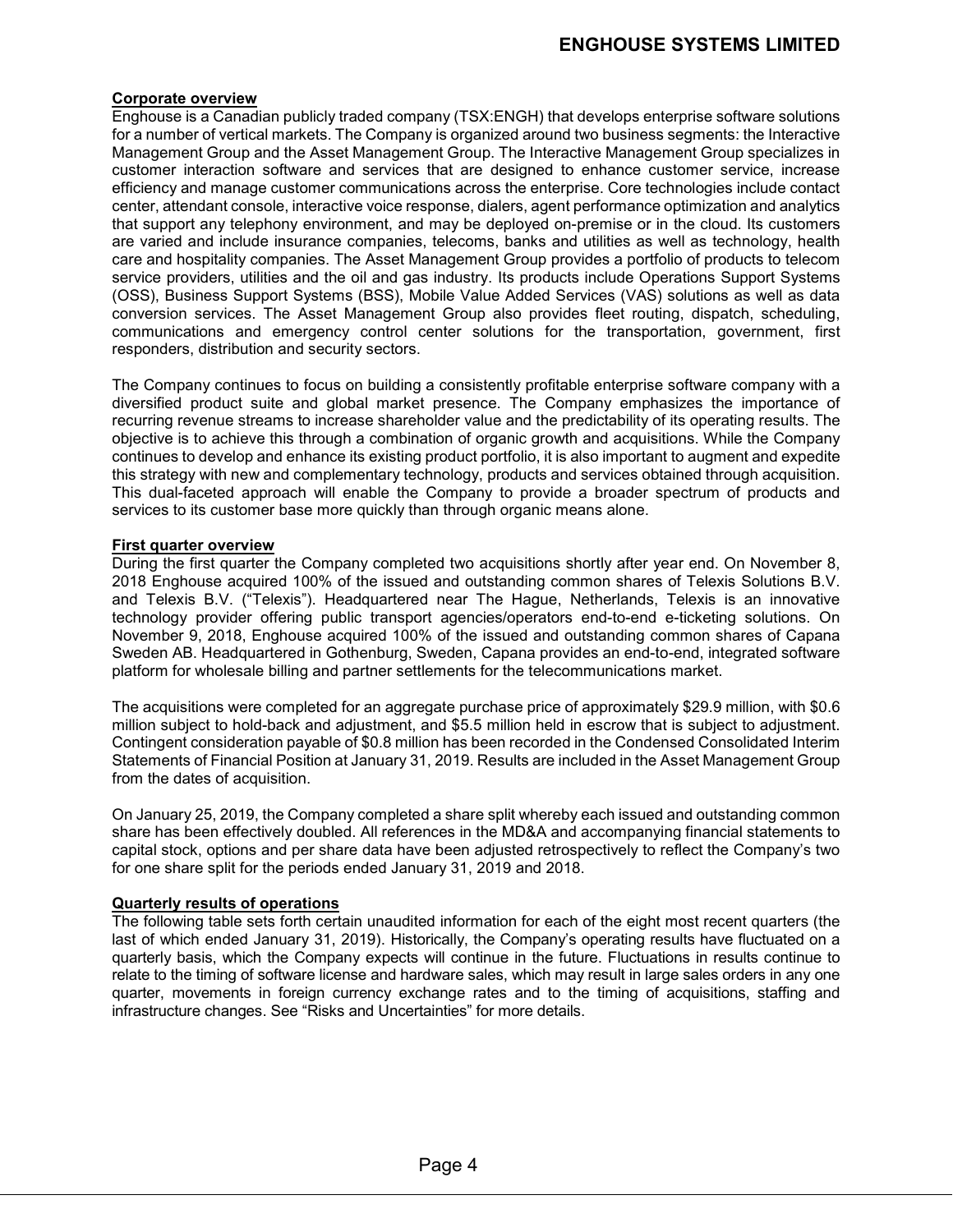# **ENGHOUSE SYSTEMS LIMITED**

| For the three months<br>ending | <b>Total</b><br>revenue | <b>Net</b><br>income | <b>Earnings</b><br>per share<br>- basic | <b>Earnings</b><br>per share<br>- diluted | <b>Cash and</b><br>short-term<br>investments | <b>Total</b><br>assets |
|--------------------------------|-------------------------|----------------------|-----------------------------------------|-------------------------------------------|----------------------------------------------|------------------------|
|                                | \$                      | \$                   | \$                                      | \$                                        | \$                                           | \$                     |
|                                |                         |                      |                                         |                                           |                                              |                        |
| January 31, 2019               | 86.045                  | 14.964               | 0.27                                    | 0.27                                      | 190.537                                      | 526.442                |
| October 31, 2018               | 85.822                  | 19.552^              | 0.36                                    | 0.36                                      | 193.937                                      | 495.200                |
| July 31, 2018                  | 86.743                  | 16.062               | 0.30                                    | 0.29                                      | 178.439                                      | 491.269                |
| April 30, 2018                 | 85.205                  | 15,318               | 0.28                                    | 0.28                                      | 155,319                                      | 487,970                |
| January 31, 2018               | 85.075                  | $6.813*$             | 0.13                                    | 0.12                                      | 144.967                                      | 471.684                |
| October 31, 2017               | 84.229                  | 18.900^              | 0.35                                    | 0.35                                      | 130.345                                      | 461.837                |
| July 31, 2017                  | 82.756                  | 11.182               | 0.21                                    | 0.21                                      | 103.800                                      | 441,125                |
| April 30, 2017                 | 79.543                  | 9.027                | 0.17                                    | 0.17                                      | 87.571                                       | 454.090                |

\* Includes adjustment of U.S. \$6.2 million relating to *The United States Tax Cuts and Jobs Act* as described in the Income Tax Expense section of the MD&A

^ Includes credit adjustment to tax provision of \$2.4 million in fiscal 2018 and \$2.6 million in fiscal 2017 on the recognition of deferred tax assets related to non-capital losses

### **Results of operations:**

(in thousands of Canadian dollars except per share amounts)

|                                                                                      |              | Three months ended |         | Period-over-period |  |
|--------------------------------------------------------------------------------------|--------------|--------------------|---------|--------------------|--|
|                                                                                      |              | January 31         |         | change             |  |
|                                                                                      | 2019         | 2018               | \$      | $\%$               |  |
| Interactive Management Group                                                         | \$43,464     | \$48,395           | (4,931) | (10.2)             |  |
| Asset Management Group                                                               | 42,581       | 36,680             | 5,901   | 16.1               |  |
| <b>Total revenue</b>                                                                 | 86,045       | 85,075             | 970     | 1.1                |  |
| Direct costs                                                                         | 27,212       | 26,644             | 568     | 2.1                |  |
| Revenue, net of direct costs                                                         | 58.833       | 58,431             | 402     | 0.1                |  |
| As a % of revenue                                                                    | 68.4%        | 68.7%              |         |                    |  |
| Operating expenses                                                                   | 33,038       | 33,790             | (752)   | (2.2)              |  |
| Special charges                                                                      |              | 129                | (129)   | (100)              |  |
| <b>Results from operating activities</b>                                             | 25,795       | 24,512             | 1,283   | 5.2                |  |
| As a % of revenue                                                                    | 38.4%        | 39.9%              |         |                    |  |
| Amortization of acquired software and customer                                       |              |                    |         |                    |  |
| relationships                                                                        | (7, 116)     | (7, 162)           | 46      | 0.1                |  |
| Foreign exchange losses                                                              | (110)        | (2,531)            | 2,421   | 95.7               |  |
| Finance income                                                                       | 498          | 122                | 376     | 308.2              |  |
| Finance expenses                                                                     | (31)         | (60)               | 29      | 48.3               |  |
| Other income                                                                         | 28           | 742                | (714)   | (63.2)             |  |
| Income before income taxes                                                           | 19,064       | 15,623             | 3,441   | 22.0               |  |
| Provision for income taxes                                                           | 4,100        | 8,810              | (4,710) | (53.5)             |  |
| <b>Net Income</b>                                                                    | \$14,964     | \$<br>6,813        | 8,151   | 119.6              |  |
| Earnings per share - basic                                                           | 0.27<br>\$   | \$<br>0.13         | 0.14    | 107.7              |  |
| Earnings per share - diluted                                                         | \$<br>0.27   | \$<br>0.12         | 0.15    | 1.25               |  |
| Cash flow from operating activities<br>Cash flow from operating activities excluding | 24,154<br>S. | \$23,105           | 1,049   | 4.5                |  |
| changes in working capital                                                           | \$27,121     | \$23,172           | 3,949   | 17.0               |  |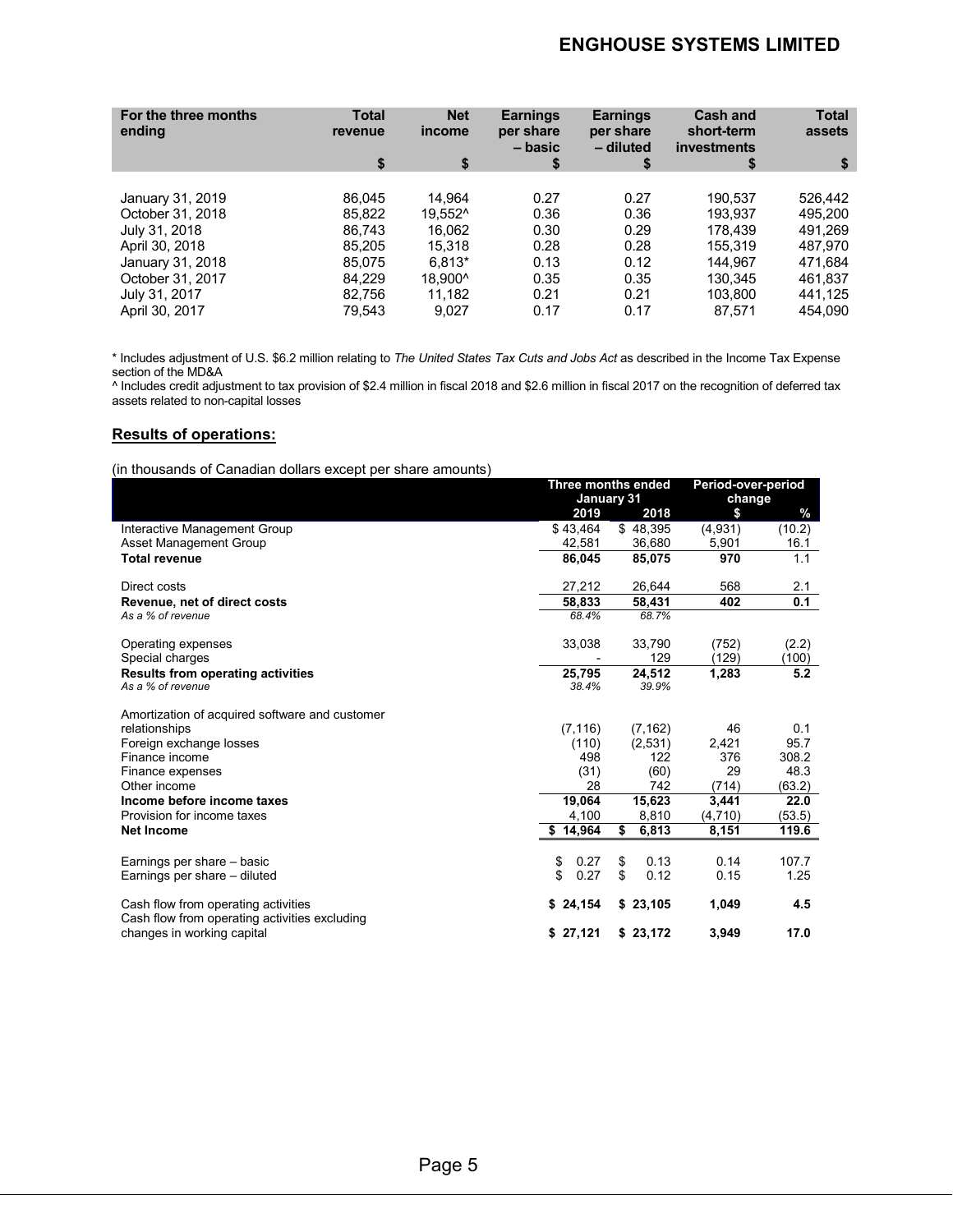### **Adjusted EBITDA:**

The table below reconciles Adjusted EBITDA to the most directly comparable IFRS measure, Results from operating activities:

|                                               | Three months ended      |          |                         |  |  |
|-----------------------------------------------|-------------------------|----------|-------------------------|--|--|
|                                               | <b>January 31, 2019</b> |          | <b>January 31, 2018</b> |  |  |
| <b>Total Revenue</b>                          |                         | \$86,045 | \$85,075                |  |  |
| <b>Results from operating activities</b>      | S.                      | 25,795   | \$24,512                |  |  |
| Depreciation of property, plant and equipment |                         | 530      | 670                     |  |  |
| Special charges                               |                         |          | 129                     |  |  |
| <b>Adjusted EBITDA</b>                        |                         | \$26,325 | \$25,311                |  |  |
| <b>Adjusted EBITDA margin</b>                 |                         | 30.6%    | 29.8%                   |  |  |
| <b>Adjusted EBITDA per diluted share</b>      | \$                      | 0.48     | \$<br>0.46              |  |  |

### **Revenue**

Total revenue for the quarter was \$86.0 million compared to \$85.1 million in the prior year's first quarter, a 1% increase over the prior year. The increase primarily reflects contributions from acquisitions, which were offset by a decline in license revenue in the Interactive Management Group. Revenue includes hosted and maintenance services revenue of \$50.8 million compared to \$46.3 million in the first quarter last year, an increase of 9.7%. The increase is attributable to incremental contributions from acquisitions and increased hosted revenue, which increased by \$2.3 million to \$10.6 million in the quarter. This also includes maintenance revenue of \$40.2 million compared to \$37.8 million in the prior year's first quarter and reflects incremental maintenance revenue from license sales in the past fiscal year as well as contributions from acquired operations. License revenue was \$18.7 million in the quarter compared to \$22.1 million in the prior year's first quarter as a result of weaker license orders primarily in the Company's Interactive Management Group. The positive impact of foreign exchange on revenue in the current quarter compared to the prior year was estimated at \$0.9 million. IFRS 15 will introduce more volatility into the Company's revenue as the new standard requires up-front recognition of revenue on certain term license arrangements that were previously recognized over time under the previous revenue standard, IAS 18.

The Interactive Management Group contributed \$43.5 million in revenue in the quarter, compared to \$48.4 million reported in the first quarter of fiscal 2018. The Asset Management Group contributed revenue of \$42.6 million in the quarter, compared to \$36.7 million reported in the first quarter of fiscal 2018. The increase in the Asset Management Group is attributable to incremental revenue contributions from acquisitions while the decrease in the Interactive Management group is primarily related to weaker license sales in the quarter.

Revenue was positively impacted by all major currencies except the Swedish kronor, with the stronger U.S. dollar having the most impact with an offsetting negative impact on operating costs. The impact was nominal as a result of the marginally stronger euro and pound sterling compared to the Canadian dollar.

### **Direct costs**

Direct costs for the quarter were \$27.2 million or 31.6% of revenue compared to \$26.6 million or 31.3% of revenue in the prior year's first quarter. This reflects higher hardware costs on proportionately higher contributions from hardware revenue in the product mix. Otherwise, both license and services costs as a percentage of revenue were lower in the quarter. Direct costs for services include costs for both hosted and maintenance services as well as professional services.

On a segment basis, direct costs in the quarter for the Interactive Management Group were \$11.3 million or 25.9% of revenue compared to \$13.0 million or 26.8% of revenue in the prior year's first quarter. Direct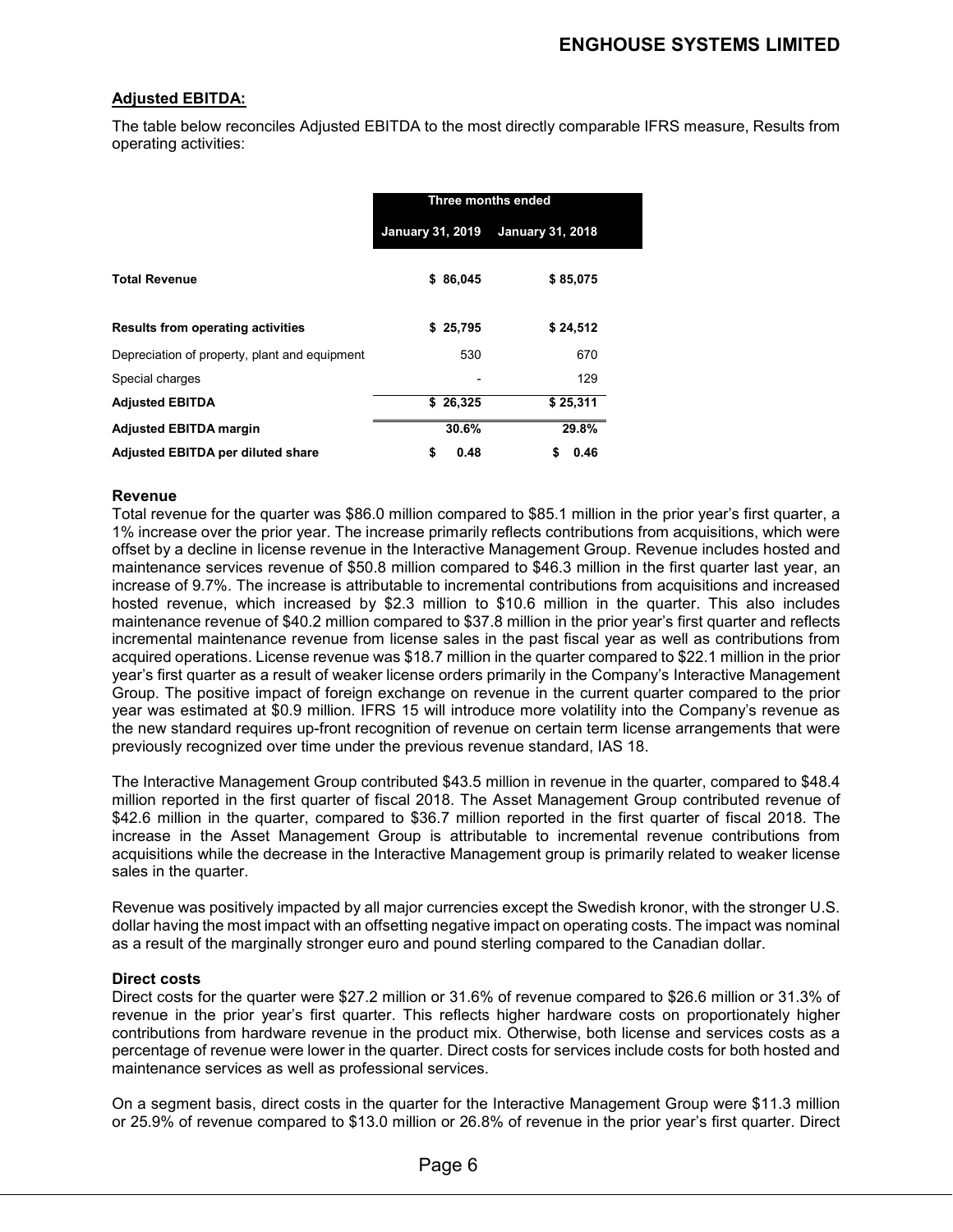costs for the Asset Management Group were \$15.9 million or 37.4% of revenue compared to \$13.7 million or 37.2% of revenue in the prior year's first quarter. The direct costs margin percentage in the Asset Management Group is relatively flat year over year reflecting improved margins on services, which mitigated weaker software and hardware margins. Margins in the Interactive Management Group were slightly better in the first quarter as a result of hardware and software margin improvements. Overall, the lower overall margins in the Asset Management Group compared to the Interactive Management Group reflect higher relative contributions from lower margin professional and hosted services in the Asset Management Group product mix.

### **Revenue, net of direct costs**

Revenue net of direct costs increased to \$58.8 million, or 68.4% of revenue, compared to \$58.4 million, or 68.7% of revenue, in the prior year's first quarter. The increase in revenue, net of direct costs is primarily attributable to incremental contributions from acquisitions and improved margins on services and third party software in the quarter compared to prior year's first quarter.

### **Operating expenses**

Operating expenses for the quarter were \$33.0 million, compared to \$33.9 million reported in the first quarter of last year. Operating expenses include incremental operating costs related to acquired operations over the past year as well as the negative impact of translating foreign currency denominated operating expenses to Canadian dollars in the quarter compared to the prior quarter estimated at \$0.7 million.

The Company incurred nominal acquisition related restructuring charges in the first quarter related to Telexis and Capana that were offset by the release of costs related to prior acquisitions, compared to \$0.1 million in special charges related to acquisitions in the prior year's first quarter. Excluding special charges, operating expenses were 38.4% of revenue in the current quarter compared to 39.7% in prior year's first quarter, primarily attributable to the incremental costs of acquired operations, which were offset by cost synergies and reduced headcount in traditional operations.

The Company continues to invest in R&D and recorded expenses of \$12.1 million, or 14.0%, as a percentage of revenue, in the quarter compared to \$11.7 million, or 13.7%, in the prior year's first quarter.

Non-cash charges for amortization of acquired software and customer relationships related to acquisitions were \$7.1 million, down from the prior year's first quarter expense of \$7.2 million as a result of expiring amortization charges from previous acquisitions, which offset amortization from new acquisitions.

### **Foreign exchange**

The Company continues to earn a significant portion of its revenue from sales denominated in currencies other than the Canadian dollar. Due to the global nature of the Company's operations, the Company transacts a significant portion of its business in foreign countries with its revenue and costs denominated in a number of currencies including the U.S. dollar, pound sterling, euro, Swedish, Norwegian and Danish krona, as well as currencies in the Asia Pacific region. This affects both operating segments as each has significant operations in the U.S. Nordics, U.K. and Europe. The chart below outlines the movement in the currencies against the Canadian dollar on a quarterly basis.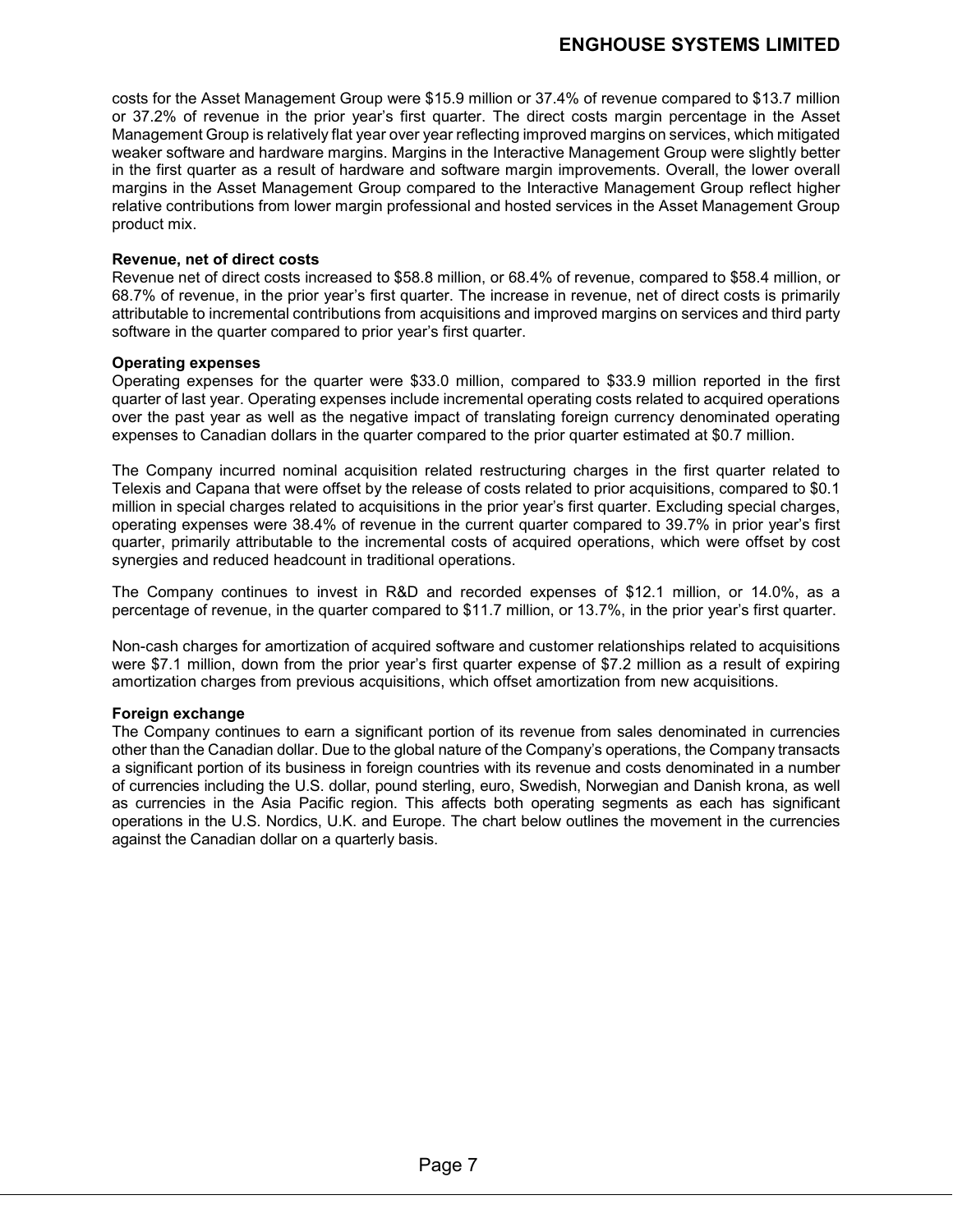

Exchange rate source: Bank of Canada Currency Rates

During the first quarter, the Canadian dollar weakened most against the U.S. dollar, while also weakening against most other world currencies to a much lesser extent. The Canadian dollar marginally strengthened against the Swedish krona and Australian dollar compared to the first quarter of last year. As the Company's reporting currency is the Canadian dollar, overall there was a positive impact to revenue reported in Canadian dollars and a negative impact to operating costs, which partially acts as a natural hedge. Overall, revenue was positively impacted by an estimated \$0.9 million, while the impact on costs was negative, increasing costs by an estimated \$0.7 million, as calculated by applying the change in the average exchange rates from Q1/18 to Q1/19 to the Company's foreign currency denominated revenue and operating expenses in the first quarter of fiscal 2019.

The Company does not hedge foreign currency exposure but funds its U.S. dollar operating expenses with U.S. dollar revenue in order to mitigate exposure. A similar natural hedge exists for the Company's U.K., European and Scandinavian operations. Fluctuations in exchange rates among the Canadian dollar, U.S. dollar, pound sterling, Swedish krona, euro and other currencies may have a material but mitigating effect on the Company's foreign currency denominated revenue and expenses stated in Canadian dollars. This will also impact the relative cost of foreign currency denominated acquisitions stated in Canadian dollars.

The Company recorded foreign exchange losses of \$0.1 million related to the revaluation of foreign currency denominated monetary assets and liabilities in the current year's first quarter, compared to losses of \$2.5 million in the prior year's first quarter. The loss recorded reflects the impact of the weaker Canadian dollar at quarter end compared to exchange rates to convert foreign currencies to Canadian dollars at October 31, 2018. The Company reports foreign exchange gains and losses below the results from operating activities in its Condensed Consolidated Interim Statements of Operations and Comprehensive Income. Translation gains or losses recognized upon consolidation of the Company's foreign operation's financial statements into Canadian dollars are included in the Company's accumulated other comprehensive income (loss) account on the Condensed Consolidated Interim Statements of Financial Position.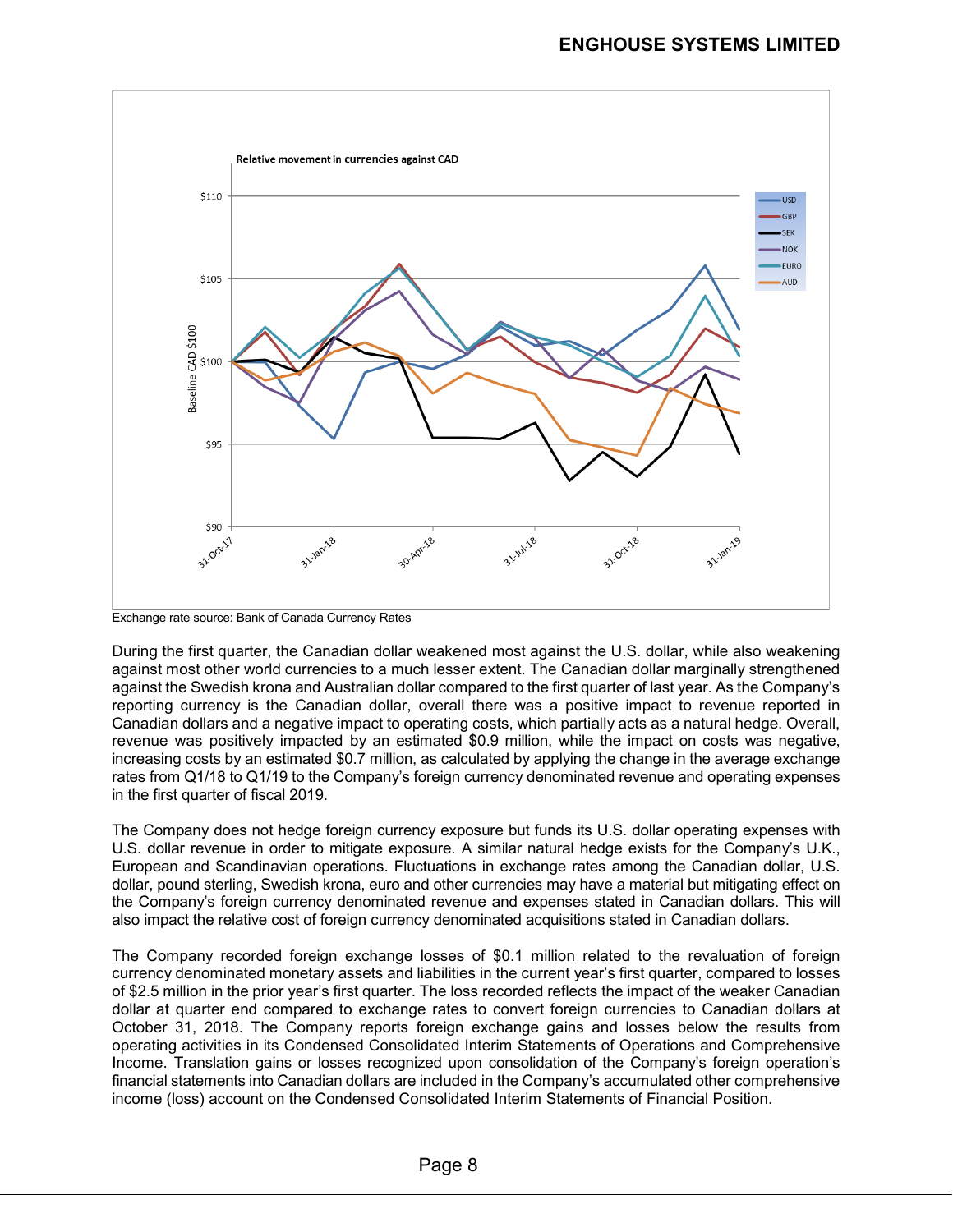### **Finance and other income**

During the quarter, the Company recognized finance income of \$0.5 million and nominal other income compared to \$0.1 million in finance income and \$0.7 million in other income in the first quarter of fiscal 2018. The increase in finance income reflects improved yields on invested cash in the quarter. The decrease in other income compared to last year reflects both realized gains on the sale of equities as well as unrealized gains and losses related to recording the Company's investment in equity positions at fair value.

### **Income tax expense**

During the quarter, the Company recorded a tax expense of \$4.1 million (21.5% effective tax rate) as compared to a tax expense of \$8.8 million (56.3% effective tax rate) in the prior year's first quarter, which included a one-time charge of U.S. \$6.2 million related to repatriation tax charges levied under U.S. Tax Reform regulations. The Company paid \$4.4 million in tax installments in the quarter, including U.S. \$0.5 million for the first installment of repatriation tax charges, compared to \$3.0 million in the prior year's first quarter.

### **Net income**

Net income was \$15.0 million, or \$0.27 per share on a diluted basis, in the quarter compared to \$6.8 million, or \$0.12 per share on a diluted basis, in the first quarter of fiscal 2018. The increase is attributable to revenue contributions from acquisitions as well as operating cost synergies. As noted, the previous year's net income was negatively impacted by the provision for the one-time repatriation tax charge of U.S. \$6.2 million booked in the first quarter.

### **Liquidity and capital resources:**

The Company closed the quarter with cash and short-term investments of \$190.5 million, compared to the October 31, 2018 balance of \$193.9 million due to continued collection efforts. This is net of payment of \$4.9 million for dividends and \$22.4 million for acquisitions concluded in the quarter, net of cash received. The Company also paid \$1.1 million related to acquisitions concluded in prior periods. The Company continues to have sufficient cash resources to fund both its current and future financial operating commitments as well as its dividend strategy. During the first quarter, the Company generated cash flow from operating activities of \$24.2 million compared to \$23.1 million in the first quarter of 2018.

The Company declared a stock dividend on December 21, 2018, payable on the basis of one common share for each common share held as at January 22, 2019, which was paid on January 25, 2019. This dividend doubled the number of common shares outstanding to 54,638,024 as at January 31, 2019 and effectively achieved a two-for-one share split.

During the first quarter, 58,000 stock options were exercised contributing \$0.7 million in cash compared to 70,400 stock options and \$0.7 million in cash to the Company in the prior year's first quarter. The Company did not grant options in the first quarter of 2019 (Q1/2018 – 240,000). Enghouse did not repurchase any shares of its common stock in either year's third quarter under its Normal Course Issuer Bid, whereby it may repurchase up to a maximum of 3,878,742 common shares of the Company.

### **Off-Statement of Financial Position arrangements**

The Company has not entered into off-statement of financial position financing arrangements. Except for operating leases and other low probability and/or immeasurable contingencies (not accrued in accordance with IFRS), all material commitments are reflected on the Company's Condensed Consolidated Interim Statements of Financial Position.

### **Transactions with related parties**

The Company has not entered into any transactions with related parties during the period, other than transactions between wholly owned subsidiaries and the Company in the normal course of business, which are eliminated on consolidation.

### **Basis of preparation and significant accounting policies**

These unaudited condensed consolidated interim financial statements have been prepared in accordance with International Accounting Standard 34*, Interim Financial Reporting* ("IAS 34") as issued by the International Accounting Standards Board ("IASB"). The financial statements reflect the accounting policies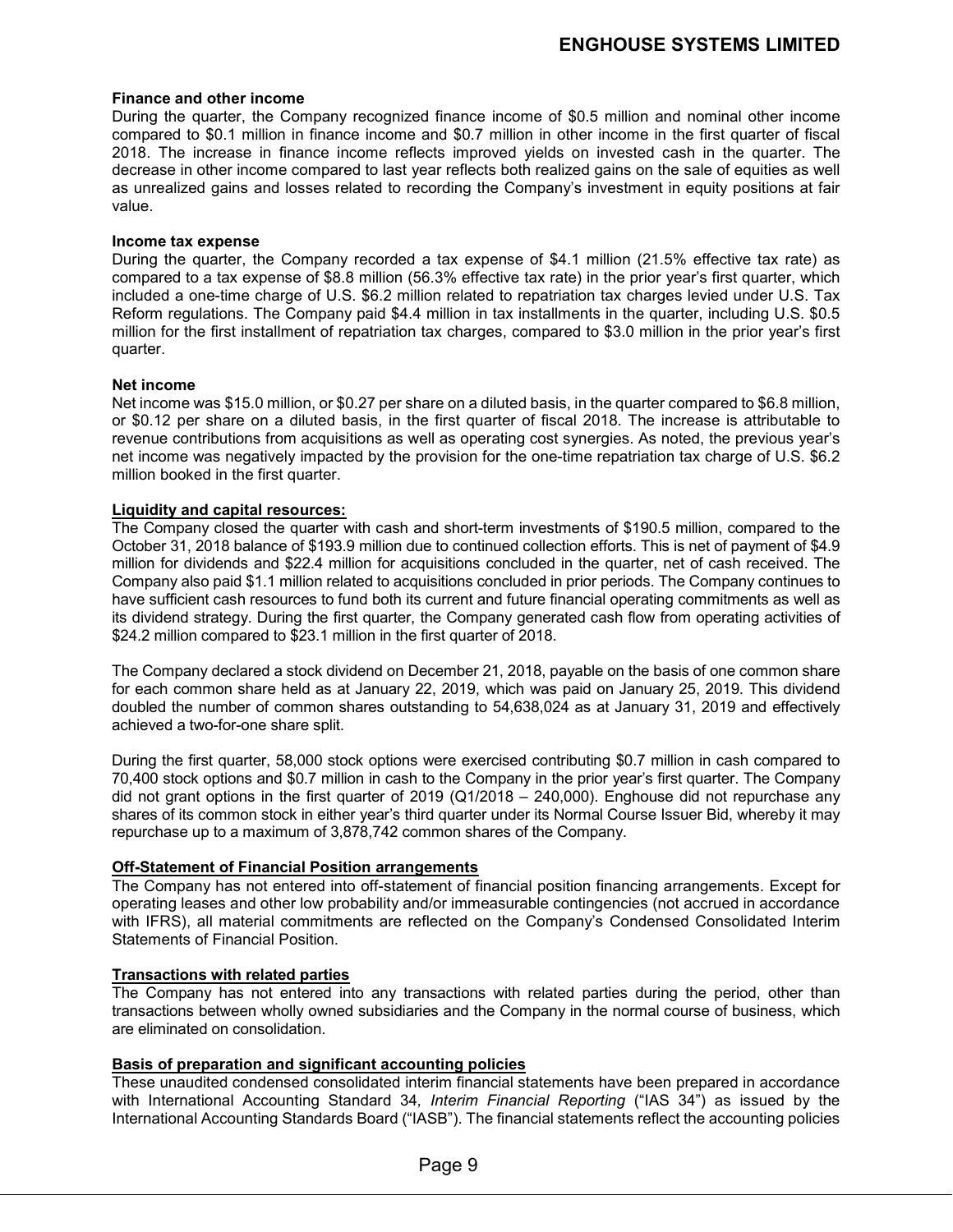disclosed in Note 3 of the Company's 2018 annual consolidated financial statements except as disclosed herein. They have been prepared on a going concern basis, using historical cost, except for investments in equity securities designated at fair value through profit or loss, certain assets and liabilities initially recognized in connection with business combinations, and derivative financial instruments, which are measured at fair value.

The policies applied in these unaudited condensed consolidated interim financial statements are based on IFRS issued and outstanding as of March 7, 2019. Any subsequent changes to IFRS that are applied retroactively in the Company's annual consolidated financial statements for the year ending October 31, 2018 could result in changes to these unaudited condensed consolidated interim financial statements.

### **New standards and interpretations adopted**

### **IFRS 9,** *Financial instruments ("IFRS 9")*

IFRS 9 addresses the classification, measurement and recognition of financial assets and financial liabilities. It replaces the parts of IAS 39, *Financial Instruments: Recognition and Measurement* ("IAS 39") that relate to the classification and measurement of financial instruments. IFRS 9 requires financial assets to be classified into three measurement categories at fair value, amortized cost or fair value through other comprehensive income ("FVOCI") for certain financial assets that are debt instruments. For financial liabilities, the standard retains most of the IAS 39 requirements.

Under IFRS 9, gains and losses on re-measurement of financial assets measured at fair value will be recognized in profit or loss, except that for an investment in an equity instrument, which is not held-fortrading. IFRS 9 provides, on initial recognition, an irrevocable election to present all fair value changes from the investment in other comprehensive income ("FVOCI"). The election is available on an individual shareby-share basis. Unlike IAS 39, amounts presented in OCI will not be reclassified to profit or loss at a later date.

Further changes to the classification and measurement rules introduced a new impairment model, which include a new expected credit loss ("ECL") model that involves a three-stage approach whereby financial assets move through the three stages as their credit quality changes. On initial recognition, entities will record a day one loss equal to the 12 month ECL (or lifetime ECL for trade receivables), unless the assets are considered credit impaired. IFRS 9 requires a forward-looking ECL impairment model as opposed to an incurred credit loss model under IAS 39. As the Company's financial assets include significant trade receivables, the Company has opted to use the simplified approach for measuring the loss allowance at an amount equal to lifetime ECL recorded in day one. No transition adjustment on adoption of IFRS 9 was booked for this by the Company.

The Company adopted IFRS 9 on November 1, 2018 on a modified retrospective basis in accordance with the transitional provisions. As such, comparative figures have not been restated. Upon adoption, all investments in equity instruments have been measured at fair value through profit or loss ("FVPL"). These investments are recorded at fair value and changes in the fair value are recognized in other income in the Condensed Consolidated Interim Statements of Operations and Comprehensive Income.

The Company recorded a transition adjustment on November 1, 2018 to reduce opening retained earnings and increase accumulated other comprehensive income by \$0.8 million on adoption of IFRS 9 to reflect the impact of recording short-term investments (equities) at FVPL.

### **IFRS 15,** *Revenue from Contracts with Customers ("IFRS 15")*

IFRS 15 contains a single model for revenue recognition that applies to contracts with customers. The model features a contract-based five-step analysis of transactions to determine whether, how much and when revenue should be recognized. The new standard also provides guidance on whether revenue should be recognized over time or at a point in time as well as requirements for more informative disclosures. The Company has adopted IFRS 15, effective November 1, 2018, using the cumulative effect method. Under the cumulative effect method, the Company has recognized the cumulative effect of initially applying IFRS 15 as an adjustment to the opening balance of retained earnings as at November 1, 2018. Therefore, the comparative information has not been restated and continues to be reported under IAS 18, *Revenue* ("IAS 18").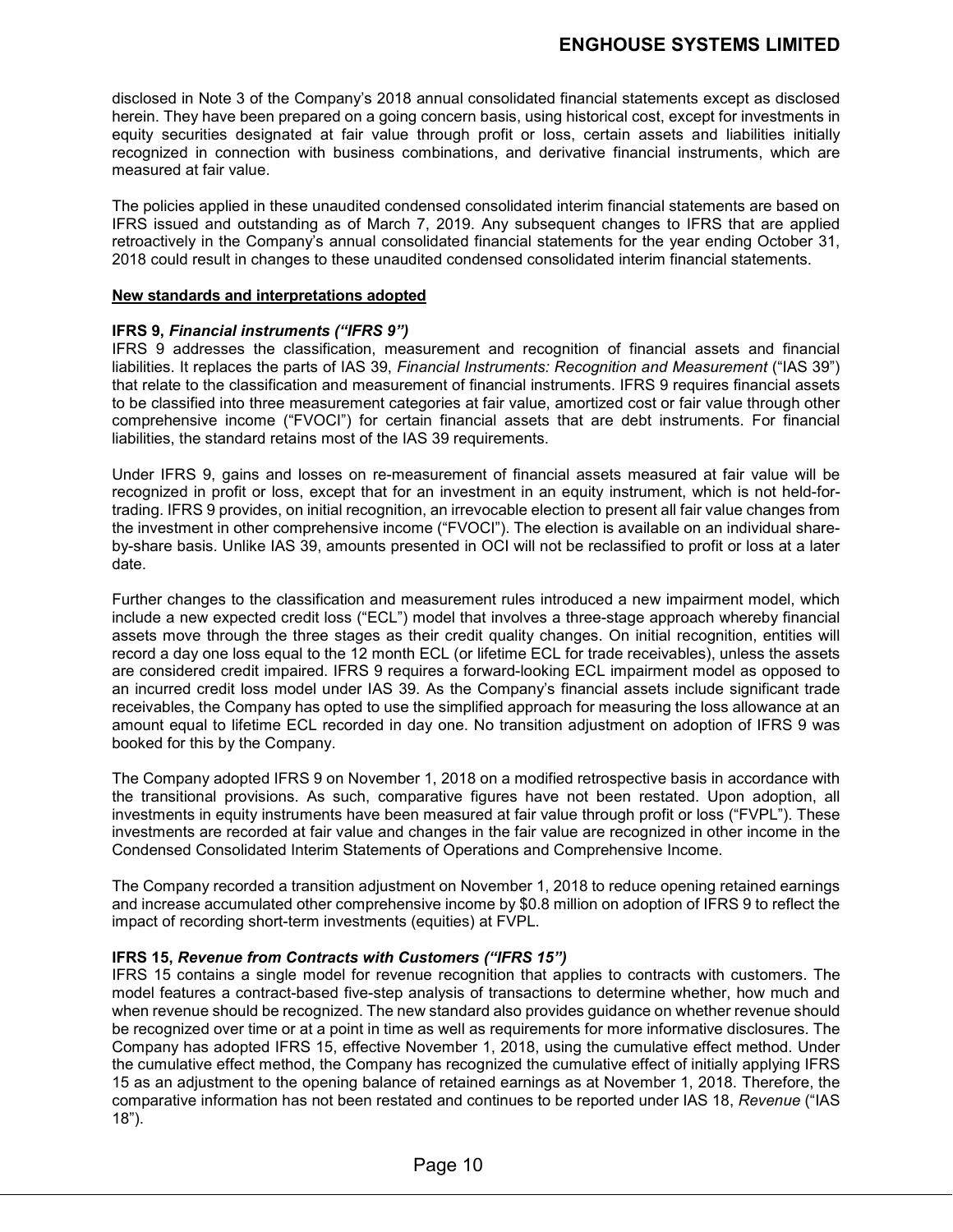The details of the primary changes on adoption of IFRS 15 are set out below:

- Term-based licenses Under previous accounting policies, license revenue on certain term-based licenses was recognized ratably over the contract term. Under IFRS 15, the Company has deemed the licenses to be generally distinct from other performance obligations. Revenue allocated to the distinct license is recognized at the time the license is delivered to the customer, other than for those term-based licenses provided on a variable usage basis. Term license revenue provided on a fixed fee basis, subject to monthly or annual minimum fees, is recognized at the time that both the right to use the software has commenced and the software has been made available to the customer. Term license revenue provided on a variable usage basis, such as the number of transactions, subscribers or other variable measure, is recognized over time based on a customer's utilization in a given period.
- Capitalization of costs to acquire contracts Under previous accounting policies, the Company generally expensed incremental commission costs as they were earned by employees. Under IFRS 15, the Company capitalizes and amortizes commission costs that relate to contracts of more than one year on a systematic basis, consistent with the pattern of transfer of the goods or services over which the commission costs relate. For commissions allocated to term-based license arrangements and post-contract customer support, the amortization period is expected to be over the term of the contract. Capitalized costs to obtain a contract are included in other non-current assets on the Condensed Consolidated Interim Statements of Financial Position. The Company did not record any transition adjustment for capitalized costs to acquire contracts as they were not significant.

On adoption of IFRS 15, the Company recorded an adjustment to increase unbilled accounts receivable on November 1, 2018 by \$2.2 million with a corresponding adjustment to increase opening accumulated retained earnings by \$1.7 million (net of deferred income tax). The transition adjustment related to termbased software license revenue that would have been recognized at a point in time under IFRS 15, which were previously recognized over time under IAS 18.

Had the Company presented the results for the three months ended January 31, 2019 under IAS 18, the software license revenue and net income would have decreased by \$0.7 million and \$0.5 million, respectively, while the deferred income tax liability would have decreased by \$0.2 million and unbilled receivables would have decreased by \$0.7 million.

As part of its adoption of IFRS 15, the Company has reclassified certain amounts previously reported under IAS 18 as software license revenue to hosted and maintenance revenue. As a result, software license revenue has decreased by \$14.7 million for the year ended 2018 and by \$3.7 million for the quarter ended January 31, 2018, and the hosted and maintenance services revenue has increased by an equivalent amount during the same periods. This re-classification issue had no impact on the prior period net income and retained earnings.

The adoption of IFRS 15 had no impact to cash from or used in operating, financing, or investing activities on the Company's Condensed Consolidated Interim Statements of Cash Flows.

### **Risks and uncertainties**

The primary risks and uncertainties that affect or may affect the Company and its business, financial condition, and results of operations remain substantially unchanged from those discussed in the Company's latest Annual Information Form and its Management's Discussion and Analysis of Financial Condition and Results of Operations for the year ended October 31, 2018, contained in the Company's 2018 Annual Report to Shareholders and all such risks and uncertainties are incorporated herein by reference.

### **Controls and procedures**

In compliance with the Canadian Securities Administrators' National Instrument 52-109 ("NI 52-109"), the Company has filed with applicable Canadian securities regulatory authorities, certificates signed by its Chief Executive Officer ("CEO") and Vice President Finance in capacity as Chief Financial Officer ("CFO") that, among other things, report on the design and effectiveness of disclosure controls and procedures and the design of internal controls over financial reporting.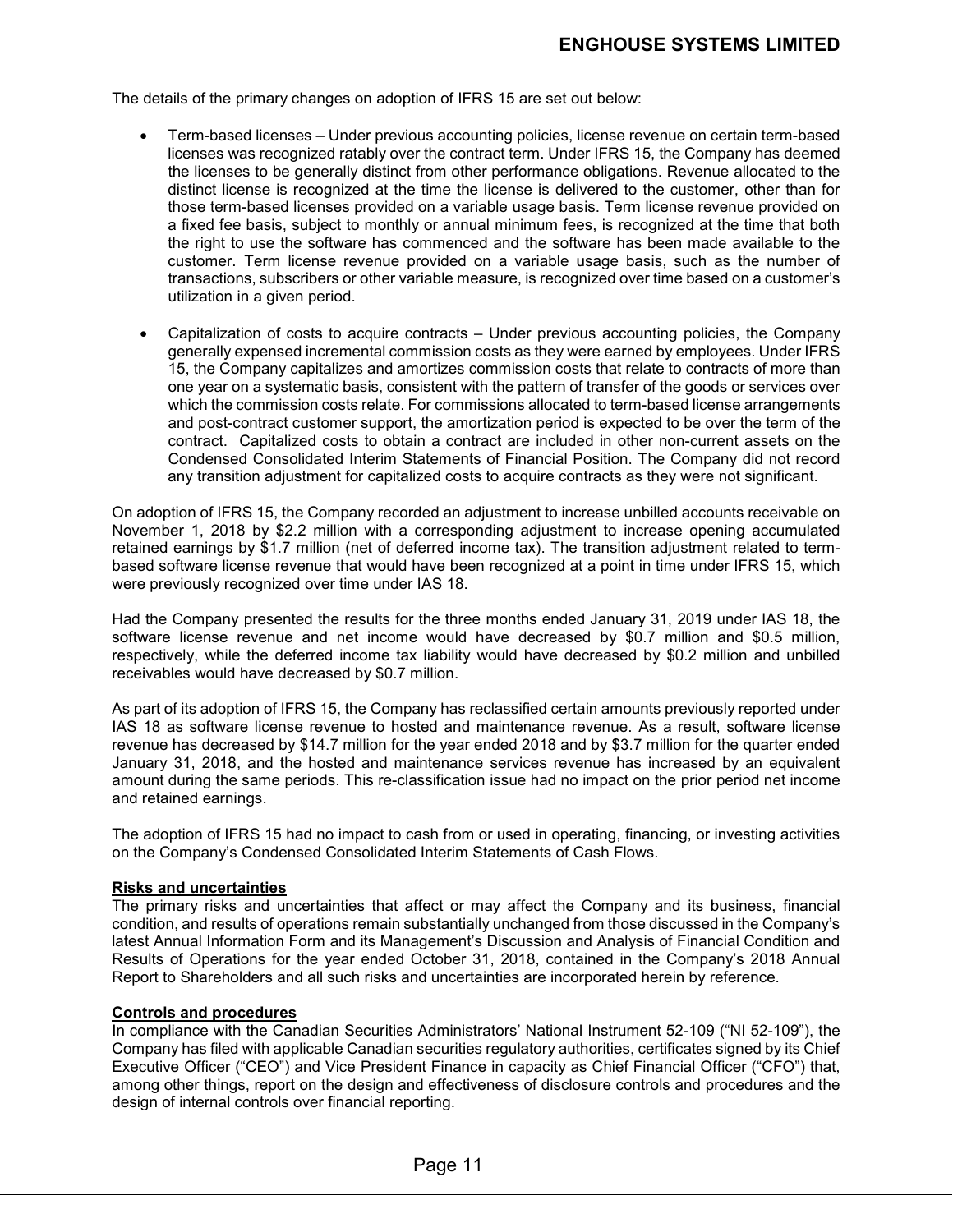### **Disclosure controls and procedures**

Disclosure controls and procedures have been designed under the supervision of the CEO and CFO, with the participation of other management, to provide reasonable assurance that all relevant information required to be disclosed by the Company is recorded, processed, summarized and reported on a timely basis to senior management, as appropriate, to allow timely decisions regarding required public disclosure. Pursuant to NI 52-109, as of October 31, 2018, an evaluation of the effectiveness of the Company's disclosure controls and procedures was carried out under the supervision of the CEO and CFO. Based on this evaluation, the CEO and the CFO concluded that the design and operation of these disclosure controls and procedures were effective. This evaluation considered the Company's disclosure policy, a subcertification process and the functioning of the Company's Disclosure Committee.

### **Internal controls over financial reporting**

The Company's CEO and CFO are responsible for designing internal controls over financial reporting or causing them to be designed under their supervision to provide reasonable assurance regarding the reliability of the Company's financial reporting and the preparation of financial statements in accordance with IFRS.

As at October 31, 2018, an evaluation was carried out of the effectiveness of the design and operation of internal controls over financial reporting to provide reasonable assurance regarding the reliability of financial reporting. Based on that evaluation, the Company's CEO and CFO have concluded that, as at October 31, 2018, the design and operation of controls over financial reporting was effective. These evaluations were conducted in accordance with the standards established in "Internal Control – Integrated Framework, issued by the Committee of Sponsoring Organizations of the Treadway Commission", and the requirements of NI 52-109. The control framework used by the CEO and the CFO to design the Company's internal control over financial reporting is the "Internal Control – Integrated Framework (2013)" published by the Committee of Sponsoring Organizations of the Treadway Commission (COSO).

There were no changes to the Company's internal control over financial reporting during the quarter ended January 31, 2019 that have materially affected, or are reasonably likely to materially affect, the Company's internal control over financial reporting.

### **Additional information**

Additional information relating to the Company including our most recently completed Annual Information Form ("AIF") is available on SEDAR at *[www.sedar.com](http://www.sedar.com/)* and on the Company's website at *[www.enghouse.com](http://www.enghouse.com/)*.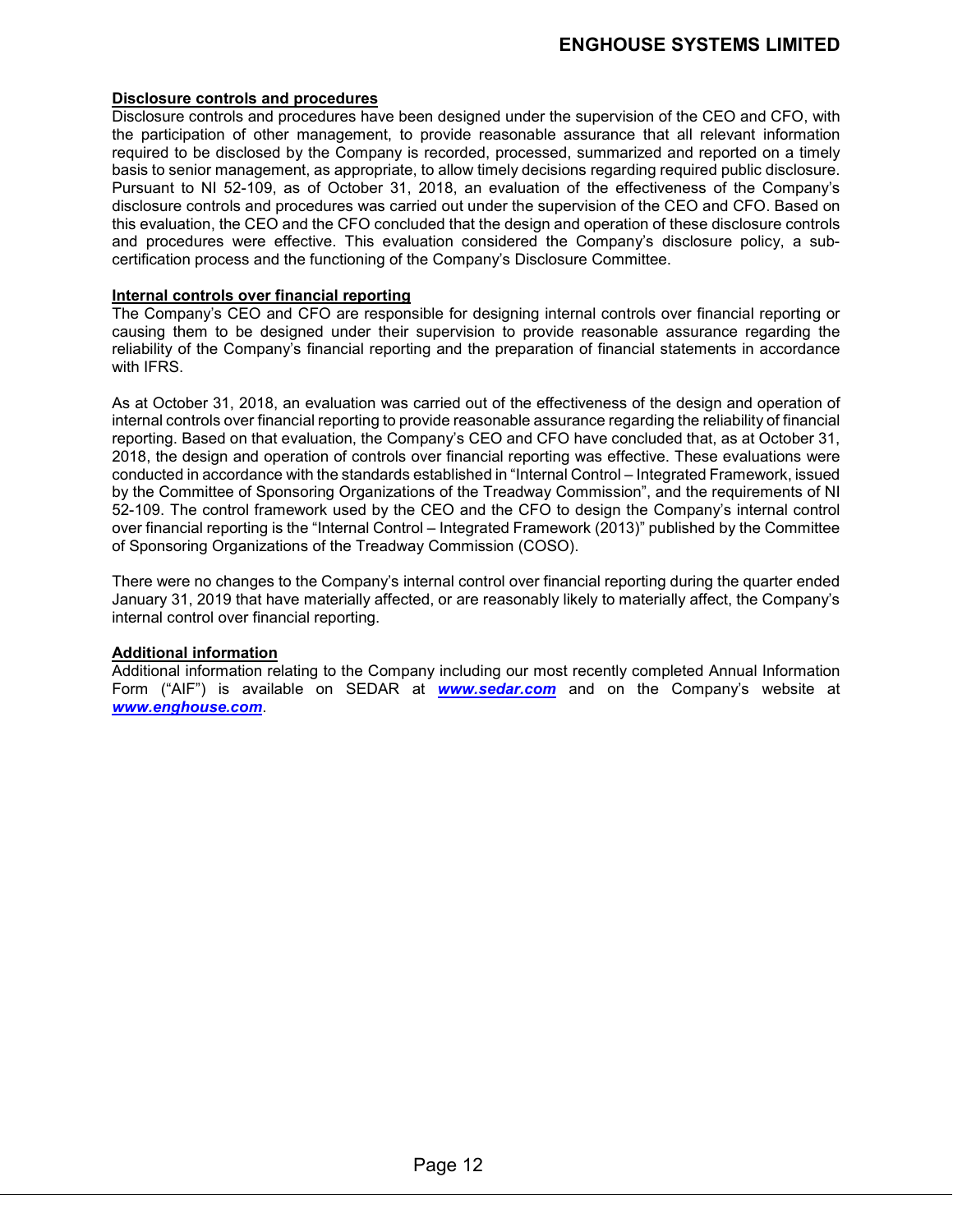# **Notice of no auditor review of interim financial statements**

The accompanying unaudited condensed consolidated interim financial statements of the Company for the three months ended January 31, 2019 have been prepared by and are the responsibility of the Company's management.

The Company's independent auditor has not performed a review of these financial statements in accordance with standards established by the Canadian Institute of Chartered Accountants for a review of the interim financial statements by an entity's auditor.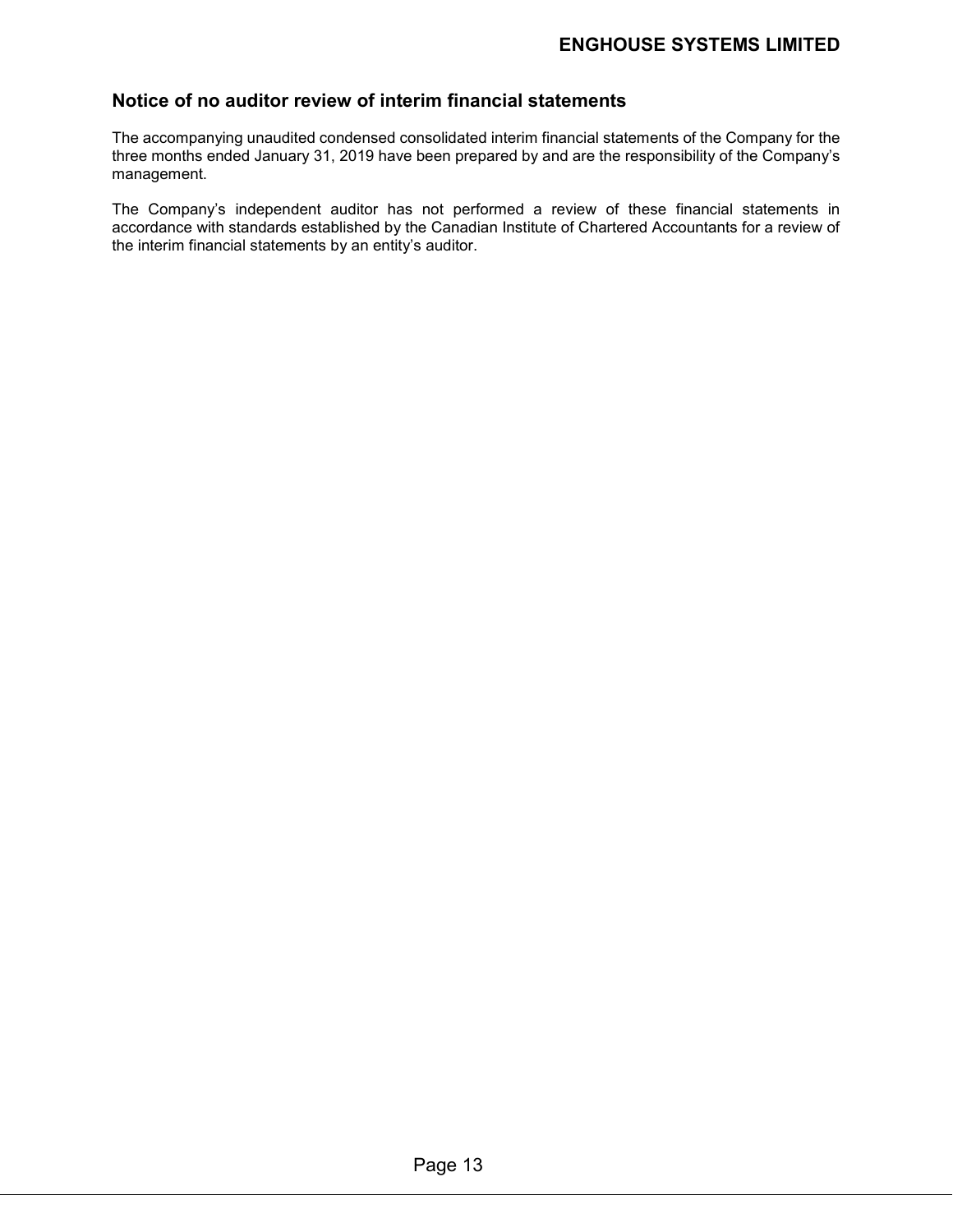# **Condensed Consolidated Interim Statements of Financial Position**

*(in thousands of Canadian dollars) (Unaudited)*

|                                                                  | January 31<br>2019 | October 31<br>2018 |
|------------------------------------------------------------------|--------------------|--------------------|
| <b>Assets</b>                                                    |                    |                    |
| <b>Current assets:</b>                                           |                    |                    |
| Cash and cash equivalents                                        | S<br>178,001       | \$187,551          |
| Short-term investments                                           | 12,536             | 6,386              |
| Accounts receivable, net                                         | 72,003             | 62,085             |
| Prepaid expenses and other assets                                | 10,572             | 8,951              |
|                                                                  | 273,112            | 264,973            |
| <b>Non-current assets:</b>                                       |                    |                    |
| Property, plant and equipment, net                               | 5,032              | 5,279              |
| Intangible assets, net (Note 5)                                  | 71,361             | 59,895             |
| Goodwill (Note 5)                                                | 168,339            | 155,419            |
| Deferred income tax assets                                       | 8,598              | 9,634              |
| <b>Total assets</b>                                              | \$526,442          | \$495,200          |
|                                                                  |                    |                    |
| <b>Liabilities</b><br><b>Current liabilities:</b>                |                    |                    |
|                                                                  |                    |                    |
| Accounts payable and accrued liabilities<br>Income taxes payable | \$41,473<br>5,634  | \$44,271<br>4,904  |
| Dividends payable                                                | 4,917              | 4,912              |
| Provisions (Note 6)                                              | 141                | 268                |
| Deferred revenue                                                 | 78,084             | 64,020             |
| Current portion of long-term loans                               |                    | 122                |
|                                                                  | 130,249            | 118,497            |
| <b>Non-current liabilities:</b>                                  |                    |                    |
| Non-current portion of income taxes payable                      | 6,818              | 7,466              |
| Deferred income tax liabilities                                  | 17,752             | 13,115             |
| Deferred revenue                                                 | 2,691              | 2,169              |
| Net employee defined benefit obligation                          | 2,397              | 2,354              |
| Long-term loans                                                  | 760                | 1,475              |
| <b>Total liabilities</b>                                         | 160,667            | 145,076            |
| <b>Shareholders' Equity</b>                                      |                    |                    |
|                                                                  |                    |                    |
| Share capital (Note 7)                                           | 79,852             | 78,997             |
| Contributed surplus                                              | 5,138              | 4,866              |
| Retained earnings                                                | 271,362            | 260,506            |
| Accumulated other comprehensive income                           | 9,423              | 5,755              |
| Total shareholders' equity                                       | 365,775            | 350,124            |
| Total liabilities and shareholders' equity                       | \$526,442          | \$495,200          |
| Commitmente and contingencies (Note 12)                          |                    |                    |

Commitments and contingencies (Note 13) Subsequent event (Note 15)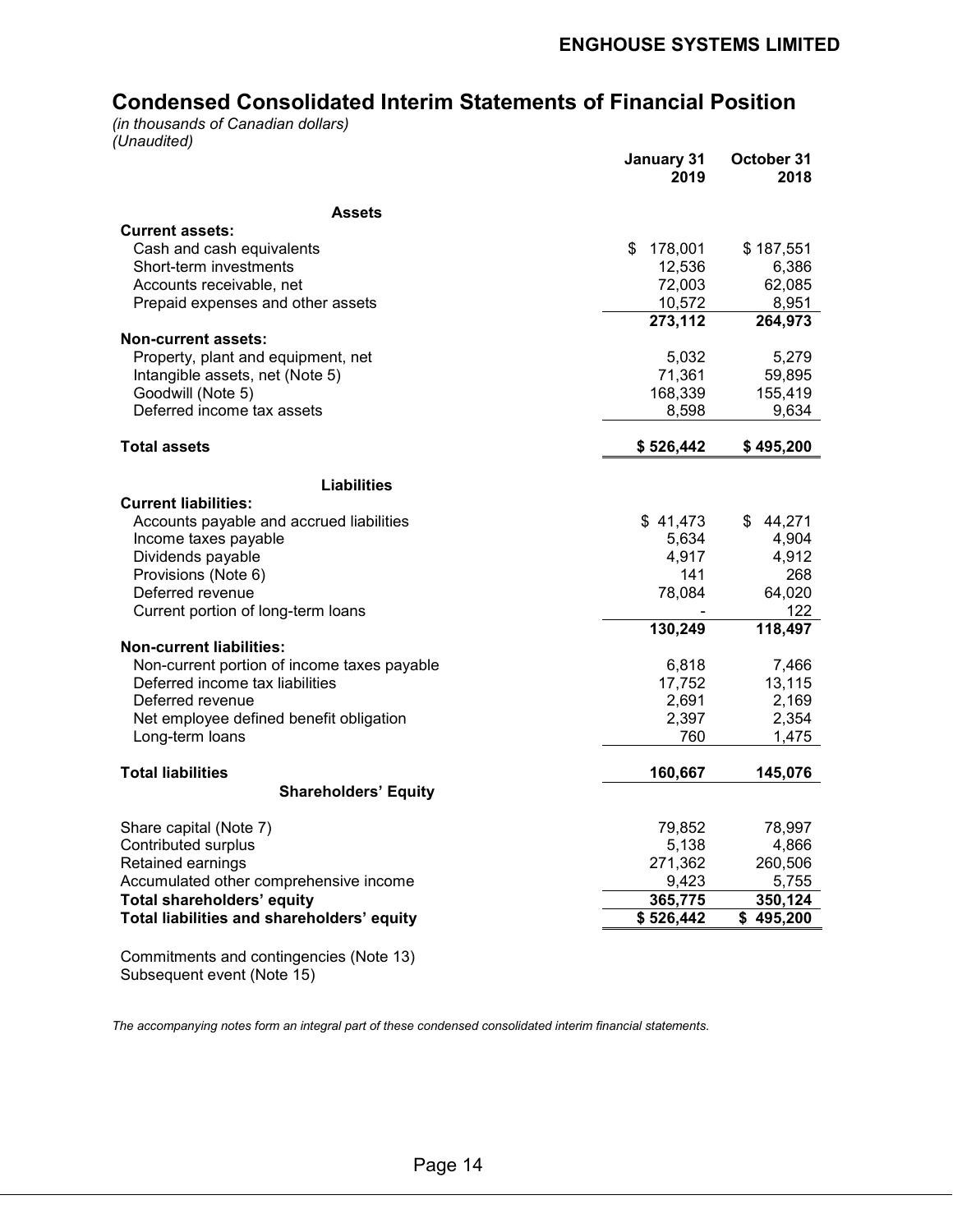# **Condensed Consolidated Interim Statements of Operations and Comprehensive Income**

*(in thousands of Canadian dollars, except per share amounts) (Unaudited)*

|                                                                         | Three months ended January 31 |                 |
|-------------------------------------------------------------------------|-------------------------------|-----------------|
|                                                                         | 2019                          | 2018            |
| <b>Revenue</b>                                                          |                               |                 |
| Software licenses                                                       | \$18,728                      | \$22,097        |
| Hosted and maintenance services                                         | 50,813                        | 46,307          |
| Professional services                                                   | 13,501                        | 14,377          |
| Hardware                                                                | 3,003<br>86,045               | 2,294<br>85,075 |
| <b>Direct costs</b>                                                     |                               |                 |
| Software licenses                                                       |                               | 2,035           |
| <b>Services</b>                                                         | 1,361<br>23,545               | 23,184          |
| Hardware                                                                | 2,306                         | 1,425           |
|                                                                         | 27,212                        | 26,644          |
|                                                                         |                               |                 |
| Revenue, net of direct costs                                            | 58,833                        | 58,431          |
|                                                                         |                               |                 |
| <b>Operating expenses</b><br>Selling, general and administrative        | 20,456                        |                 |
| Research and development                                                | 12.052                        | 21,429          |
| Depreciation of property, plant and equipment                           | 530                           | 11,691<br>670   |
| Special charges (Note 6)                                                |                               | 129             |
|                                                                         | 33,038                        | 33,919          |
|                                                                         |                               |                 |
| <b>Results from operating activities</b>                                | 25,795                        | 24,512          |
| Amortization of acquired software and customer relationships            | (7, 116)                      | (7, 162)        |
| Foreign exchange losses                                                 | (110)                         | (2, 531)        |
| Finance income                                                          | 498                           | 122             |
| Finance expenses                                                        | (31)                          | (60)            |
| Other income                                                            | 28                            | 742             |
|                                                                         |                               |                 |
| Income before income taxes                                              | 19,064                        | 15,623          |
| Provision for income taxes (Note 9)                                     | 4,100                         | 8,810           |
| Net income for the period                                               | \$14,964                      | \$<br>6,813     |
|                                                                         |                               |                 |
| Items that are or may be reclassified subsequently to profit or loss:   |                               |                 |
| Foreign currency translation gain from foreign operations               | 2,887                         | 1,464           |
| Unrealized gain on investments in equity securities designated at FVOCI |                               | 324             |
| Deferred income tax expense                                             |                               | (43)            |
| Other comprehensive income                                              | 2,887                         | 1,745           |
| <b>Comprehensive income</b>                                             | \$17,851                      | 8,558<br>\$     |
| Earnings per share (Note 10)                                            |                               |                 |
| Basic                                                                   | \$<br>0.27                    | \$<br>0.13      |
|                                                                         | \$<br>0.27                    | \$              |
| <b>Diluted</b>                                                          |                               | 0.12            |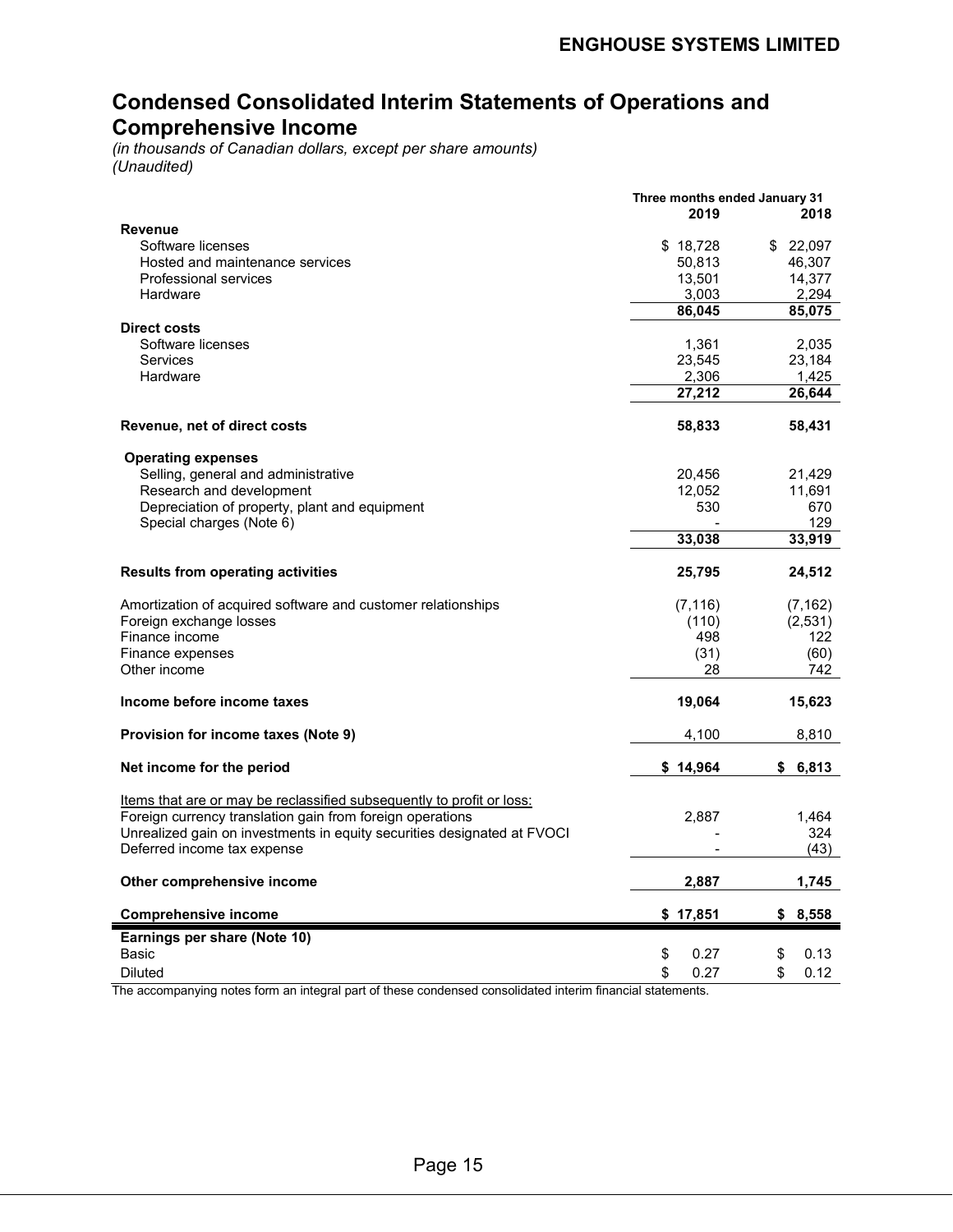# **Condensed Consolidated Interim Statements of Changes in Shareholders' Equity**

*(in thousands of Canadian dollars) (Unaudited)*

|                                                                                   |                                 |                         |                        | Accumulated<br>other    |                      |                  |
|-----------------------------------------------------------------------------------|---------------------------------|-------------------------|------------------------|-------------------------|----------------------|------------------|
|                                                                                   | <b>Share</b><br>capital<br># ** | <b>Share</b><br>capital | Contributed<br>surplus | comprehensive<br>income | Retained<br>earnings | Total<br>\$      |
| As at November 1, 2018 as previously                                              |                                 |                         |                        |                         |                      |                  |
| presented                                                                         | 54,580,024                      | 78,997                  | 4,866                  | 5,755                   | 260,506              | 350,124          |
| IFRS 9 Transition adjustment (Note 3)                                             |                                 |                         |                        | 781                     | (781)                |                  |
| IFRS 15 Transition adjustment (Note 4)<br>Adjusted balance as at November 1, 2018 | 54,580,024                      | 78,997                  | 4,866                  | 6,536                   | 1,590<br>261,315     | 1,590<br>351,714 |
|                                                                                   |                                 |                         |                        |                         |                      |                  |
| Net income for the period<br>Other comprehensive income (net of tax):             |                                 |                         |                        |                         | 14,964               | 14,964           |
| Cumulative translation adjustment                                                 |                                 |                         |                        | 2,887                   |                      | 2,887            |
| Comprehensive income for the period                                               |                                 |                         |                        | 2,887                   | 14,964               | 17,851           |
| Employee share options:                                                           |                                 |                         |                        |                         |                      |                  |
| Value of services recognized                                                      |                                 |                         | 408                    |                         |                      | 408              |
| Proceeds on issuing shares                                                        | 58,000                          | 855                     | (136)                  |                         |                      | 719              |
| Dividends declared                                                                |                                 |                         |                        | 9,423                   | (4, 917)             | (4, 917)         |
| As at January 31, 2019                                                            | 54,638,024                      | 79,852                  | 5,138                  |                         | 271,362              | 365,775          |
|                                                                                   |                                 |                         |                        |                         |                      |                  |
| As at November 1, 2017                                                            | 53,986,424                      | 71,422                  | 4,715                  | 8,487                   | 221,775              | 306,399          |
| Net income for the period                                                         |                                 |                         |                        |                         | 6,813                | 6,813            |
| Other comprehensive income (net of tax):<br>Cumulative translation adjustment     |                                 |                         |                        | 1,464                   |                      | 1,464            |
| Unrealized gain on investments in equity<br>securities designated at FVOCI*       |                                 |                         |                        | 324                     |                      | 324              |
| Deferred income tax expense                                                       |                                 |                         |                        | (43)                    |                      | (43)             |
| Comprehensive income for the period                                               |                                 |                         |                        | 1,745                   | 6,813                | 8,558            |
| Employee share options:                                                           |                                 |                         |                        |                         |                      |                  |
| Value of services recognized                                                      |                                 |                         | 399                    |                         |                      | 399              |
| Proceeds on issuing shares                                                        | 70,400                          | 890                     | (146)                  |                         |                      | 744              |
| Dividends declared                                                                |                                 |                         |                        |                         | (4, 323)             | (4, 323)         |
| As at January 31, 2018                                                            | 54.056.824                      | 72,312                  | 4.968                  | 10,232                  | 224,265              | 311.777          |

*\* Unrealized gain on investments in equity securities designated at FVOCI were originally referred to as available-for-sale investments in the 2018 consolidated financial statements*

*\*\* On January 25, 2019, the Company completed a share split whereby each issued and outstanding common share has been effectively doubled. All references to capital stock, options and per share data have been adjusted retrospectively to reflect the Company's two for one share split for the periods ended January 31, 2019 and 2018.*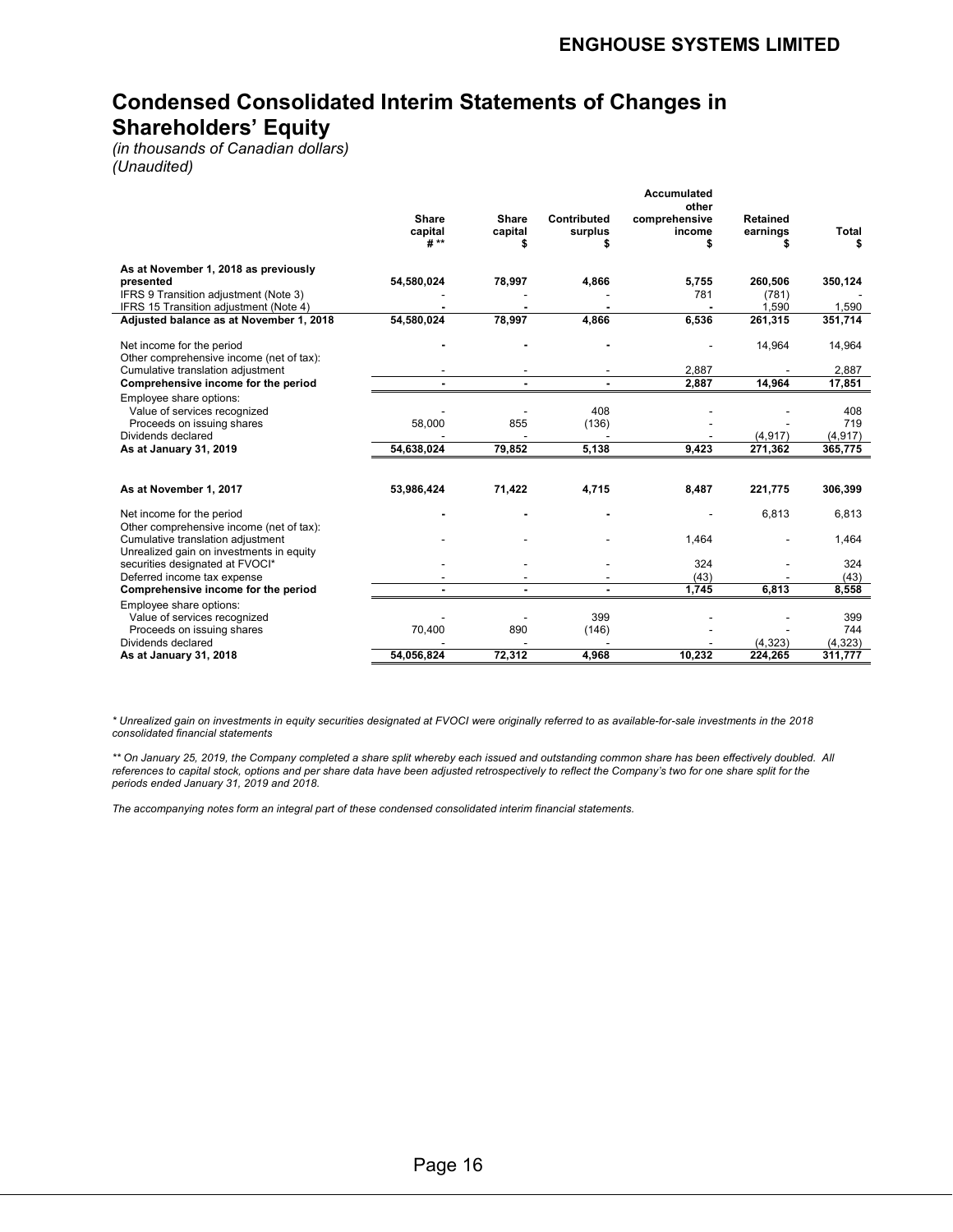# **Condensed Consolidated Interim Statements of Cash Flows**

*(in thousands of Canadian dollars) (Unaudited)*

l.

|                                                                          | Three months ended<br>January 31 |           |
|--------------------------------------------------------------------------|----------------------------------|-----------|
|                                                                          | 2019                             | 2018      |
| Cash flows from operating activities                                     |                                  |           |
| Net income                                                               | \$14,964                         | \$6,813   |
| <b>Adjustments for:</b>                                                  |                                  |           |
| Depreciation of property, plant and equipment                            | 530                              | 670       |
| Amortization of acquired software and customer relationships             | 7.116                            | 7,162     |
| Stock-based compensation expense                                         | 408                              | 399       |
| Provision for income taxes                                               | 4,100                            | 8,810     |
| Finance expenses and other income                                        | 3                                | (682)     |
|                                                                          | 27,121                           | 23,172    |
| Changes in non-cash operating working capital (Note 14)                  | 1,423                            | 2,913     |
| Income taxes paid                                                        | (4,390)                          | (2,980)   |
| Net cash flows from operating activities                                 | 24,154                           | 23,105    |
| Cash flows from investing activities                                     |                                  |           |
| Purchase of property, plant and equipment, net                           | (209)                            | (600)     |
| Acquisitions, net of cash acquired of \$6,139 (2018 - \$1,068) (Note 11) | (22, 396)                        | (2,991)   |
| Purchase consideration for prior period acquisitions (Note 11)           | (1, 105)                         | (1,926)   |
| Net (purchase) sale of short-term investments                            | (6, 108)                         | 985       |
| Net cash flows used in investing activities                              | (29, 818)                        | (4, 532)  |
| <b>Cash flows from financing activities</b>                              |                                  |           |
| Issuance of share capital                                                | 719                              | 744       |
| Repayment of loans                                                       | (957)                            | (368)     |
| Payment of cash dividend                                                 | (4, 912)                         | (4,319)   |
| Net cash flows used in financing activities                              | (5, 150)                         | (3,943)   |
| Effect of currency translation adjustments on cash and cash equivalents  | 1,264                            | 698       |
| Net (decrease) increase in cash and cash equivalents during the period   | (9,550)                          | 15,328    |
| Cash and cash equivalents - beginning of period                          | 187,551                          | 120,608   |
|                                                                          |                                  |           |
| Cash and cash equivalents - end of period                                | \$178,001                        | \$135,936 |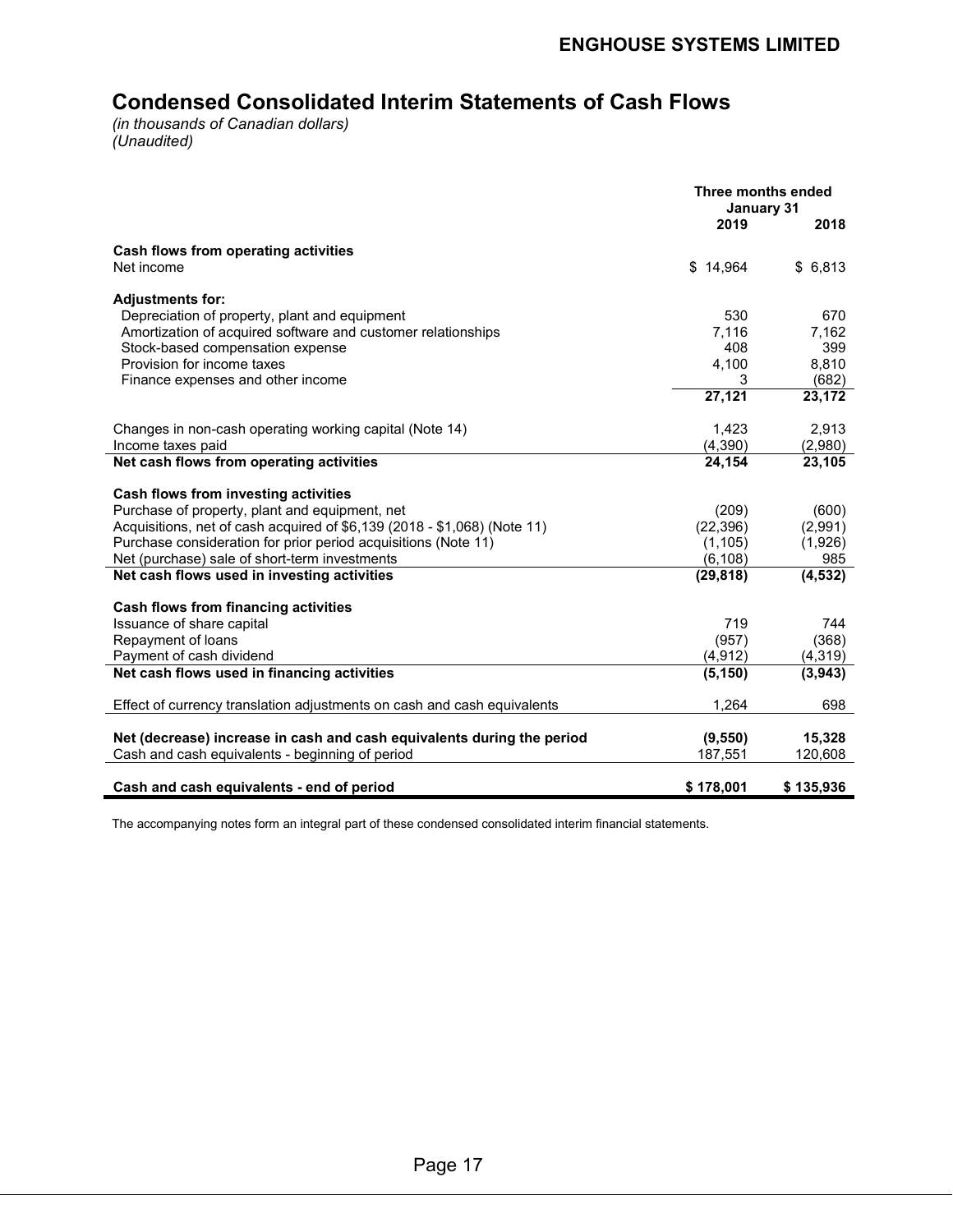**For the three months ended January 31, 2019 and 2018**

*(Unaudited, in thousands of Canadian dollars, except as indicated)*

### **1. Description of the business and reporting entity**

Enghouse Systems Limited ("Enghouse Systems") and its wholly owned subsidiaries (together the "Company" or "Enghouse") develop enterprise software solutions for a number of vertical markets. The Company is organized around two business segments: the Interactive Management Group and the Asset Management Group. The Interactive Management Group specializes in customer interaction software and services that are designed to enhance customer service, increase efficiency and manage customer communications across the enterprise. The Asset Management Group provides products and services to telecom service providers as well as fleet management and public safety software solutions to transportation, government, first responders, distribution, security, utilities and oil and gas industries. Enghouse Systems is incorporated and domiciled in Canada. The address of its registered office is 80 Tiverton Court, Suite 800, Markham, Ontario, L3R 0G4. The Company has offices around the world including the United States, the United Kingdom, Sweden, Norway, Denmark, Belgium, Brazil, Germany, Ireland, Australia, New Zealand, Israel, Lebanon, Romania, Italy, Spain, Colombia and Croatia.

### **2. Basis of preparation**

### **(a) Statement of compliance**

These unaudited condensed consolidated interim financial statements have been prepared in accordance with IAS 34, *Interim Financial Reporting ("IAS 34")*. The unaudited condensed consolidated interim financial statements should be read in conjunction with the annual consolidated financial statements for the year ended October 31, 2018, which have been prepared in accordance with International Financial Reporting Standards ("IFRS"). These unaudited condensed consolidated interim financial statements were approved by the Audit Committee of the Board of Directors for issue on March 7, 2019.

### **(b) Basis of preparation and measurement**

These unaudited condensed consolidated interim financial statements have been prepared in accordance with IAS 34 as issued by the International Accounting Standards Board ("IASB"). The financial statements reflect the accounting policies disclosed in Note 3 of the Company's 2018 annual consolidated financial statements except as disclosed herein. They have been prepared on a going concern basis, using historical cost, except for investments in equity securities designated at fair value through profit or loss, certain assets and liabilities initially recognized in connection with business combinations, and derivative financial instruments, which are measured at fair value.

The policies applied in these unaudited condensed consolidated interim financial statements are based on IFRS issued and outstanding as of March 7, 2019. Any subsequent changes to IFRS that are applied retroactively in the Company's annual consolidated financial statements for the year ended October 31, 2019 could result in changes to these unaudited condensed consolidated interim financial statements.

### **(c) Functional and presentation currency**

The Company's subsidiaries generally operate in their local currency environment. Accordingly, items included in the financial statements of each legal entity consolidated within the Enghouse group are measured using the currency of the primary economic environment in which the legal entity operates (the "functional currency"). The condensed consolidated interim financial statements are presented in Canadian dollars, which is also Enghouse Systems' functional currency.

### **(d) Use of estimates and judgments**

The preparation of the unaudited condensed consolidated interim financial statements requires management to make judgments, estimates and assumptions that affect the application of accounting policies and the reported amounts of assets and liabilities, income and expenses. Actual results may differ from these estimates. In preparing these unaudited condensed consolidated interim financial statements, the significant judgments made by management and the key sources of estimation uncertainty were the same as those that applied to the consolidated financial statements for the year ended October 31, 2018.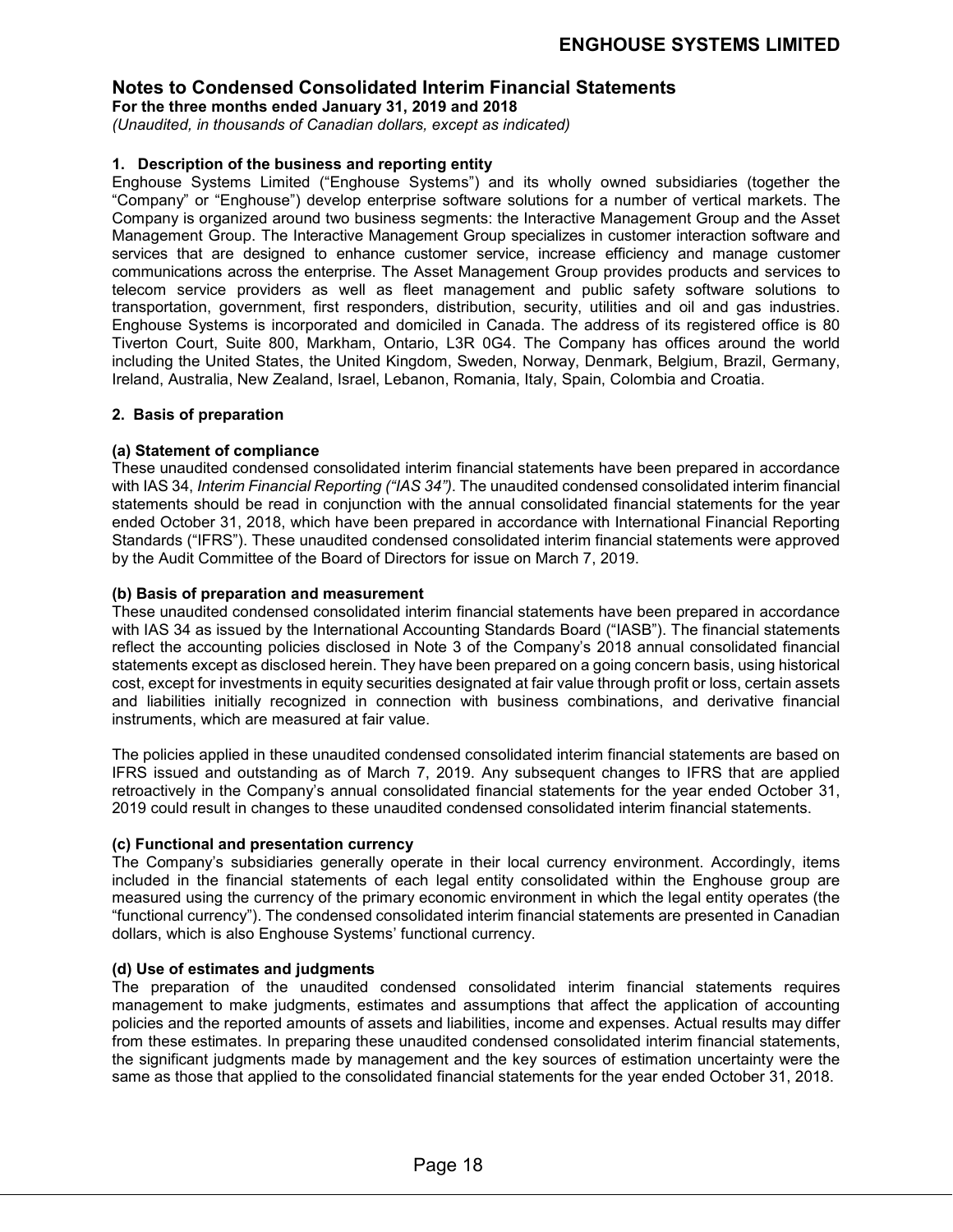**For the three months ended January 31, 2019 and 2018**

*(Unaudited, in thousands of Canadian dollars, except as indicated)*

### **3. Significant accounting policies**

Except for the adoption of IFRS 15 and IFRS 9 at November 1, 2018, the accounting policies adopted are consistent with those of the previous financial year.

### **Revenue recognition**

Revenue represents the amount the Company expects to receive for products and services in its contracts with customers, net of discounts and sales taxes. The Company accounts for customer contracts when it secures written approval in the form of a signed contract, the parties are committed to the contract with the rights of the parties, including payment terms, specifically identified, the contract has commercial substance and the consideration is probable of collection. The timing of revenue recognition often differs from contract payment schedules and milestones, resulting in revenue that has been earned but not billed. These amounts are included as accounts receivable. Amounts billed in accordance with customer contracts, but in advance of revenue being recognized, are classified as deferred revenue.

### *Arrangements with multi-performance obligations*

The Company typically contracts with customers to deliver more than one of the goods and services noted below as part of a single arrangement. The Company exercises significant judgment to evaluate these arrangements to determine whether the goods or services are considered distinct performance obligations that should be accounted for separately from some or all of the other goods or services in the arrangement. A good or service is distinct if the customer can benefit from it on its own or together with other readily available resources and the Company's promise to transfer the good or service is separately identifiable from other promises in the contract. Goods and services that are not distinct are combined with other goods and services until they are distinct as a bundle and can be accounted for as a single performance obligation. Where a contract consists of more than one performance obligation, revenue is allocated to each based on their estimated relative standalone selling price ("SSP").

### *Standalone selling price*

The SSP reflects the price Enghouse charges for a specific good or service if it was sold separately to similar customers in similar circumstances. This is typically determined using observable data and is based on a narrow range of prices or rates established from historical analysis. This range is subject to periodic review and assessment when material changes in facts and circumstances warrant it.

### *Allocation of transaction price*

In bundled arrangements where there is more than one distinct performance obligation, the transaction price is allocated to each performance obligation based on its relative SSP. However, the SSP may not be directly observable in all bundled transactions. In bundled transactions with license and customer maintenance, the Company allocates the transaction price between license and maintenance using the residual approach as it has determined the SSP for certain goods and services in these arrangements is highly variable. The Company uses this residual approach only for its license arrangements.

### *Nature of goods and services*

Revenue consists primarily of fees for licenses of the Company's software, subscriptions, hosted and maintenance services, professional services and hardware revenue.

### *License revenue*

The Company sells on-premise software licenses on both a perpetual and specified-term basis. Perpetual licenses provide customers the right to use the software for an indefinite period of time in exchange for a one-time license fee, generally paid at contract inception. Term licenses provide the customer with the right to use software for a specified period in exchange for a fee, which may be paid at contract inception or paid in installments over the period of the contract. Revenue from the licensing of software on a perpetual basis is recognized at the time that both the right to use the software has commenced and the software has been made available to the customer for download at the commencement of the term. Term license revenue provided on a fixed fee basis, subject to monthly or annual minimum fees, is recognized at the time that both the right to use the software has commenced and the software has been made available to the customer. Term license revenue provided on a variable usage basis, such as the number of transactions,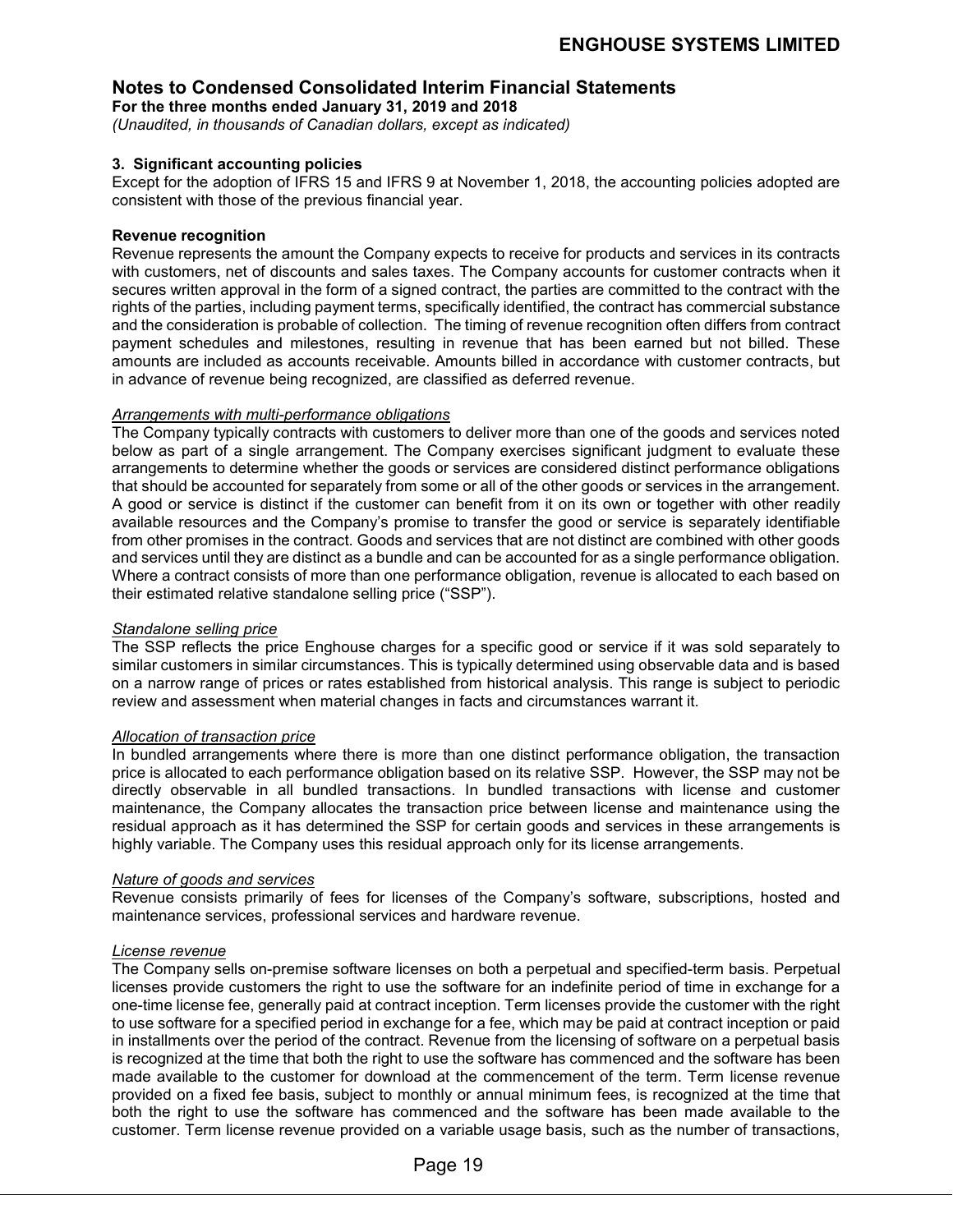**For the three months ended January 31, 2019 and 2018**

*(Unaudited, in thousands of Canadian dollars, except as indicated)*

subscribers or other variable measure, is recognized over time based on a customer's utilization in a given period. The Company also sells third-party software as an added service to customers. This revenue is generally recognized on delivery to the customer on the same terms and basis as the Company provides its own proprietary software to customers.

### *Hardware revenue*

Hardware is sold to customers as an added service to complement the Company's software offering. This revenue is generally recognized on delivery to the customer when the Company has transferred control of the hardware to the buyer under the terms of an enforceable contract.

### *Hosted and maintenance services revenue*

In the Company's hosted/SaaS arrangements, the end user generally does not take possession of the software and the software application resides on the Company's hardware or that of a third party with the customer obtaining the right to access the software. Hosted solutions and services are provided on a usage basis, which can vary depending on the number of users or subscribers, and is recognized based on a customer's utilization of the services over the term of the arrangement.

Maintenance revenue consists of primarily of technical support and the provision of unspecified upgrades and updates made on a when-and-if-available basis. This support is related to the Company's perpetual and term-based on-premise license arrangements. Maintenance is not critical to the customer's ability to derive benefit from its right to use the Company's software and is considered a distinct performance obligation when sold together with licenses in a bundled transaction.

The amount of the selling price associated with hosted and maintenance services revenue agreements is deferred and recognized as revenue over the period during which the services are performed. This deferred revenue is included on the Condensed Consolidated Interim Statements of Financial Position as a current liability to the extent the services are to be delivered in the next twelve months. Set-up fees on hosted services revenue are deferred and recognized on a straight-line basis over the estimated life of the customer relationship period.

### *Professional services revenue*

Professional services revenue includes installation, implementation, configuration, consulting and training services provided as a bundle along with software licenses or on a standalone basis. Payment for professional services is either on a fixed-fee or time and materials basis. As the Company's professional services do not significantly alter the functionality of the license and its customers can benefit from its professional services on their own or together with other readily available resources, professional services are considered as distinct within the context of the contract. Professional services revenue is recognized as delivered, typically on an input-based measure of progress such as total labour hours incurred versus total expected labour hours. As a practical expedient, revenue is recognized for the amount that customers are invoiced when this reflects the amount that corresponds directly to the value to the customer of the performance to date against the contract.

### *Performance obligations*

A summary of the Company's typical performance obligations and when the obligations are satisfied is as follows:

| <b>Performance obligation</b>            | When performance obligation is satisfied                     |  |  |  |
|------------------------------------------|--------------------------------------------------------------|--|--|--|
| Software license revenue                 |                                                              |  |  |  |
| Perpetual licenses                       | When software is made available for download (point in time) |  |  |  |
| Term licenses - fixed fee basis          | When software is made available for download (point in time) |  |  |  |
| Term licenses – variable and usage basis | Based on customer utilization (over time)                    |  |  |  |
| Hosted and maintenance services revenue  |                                                              |  |  |  |
| Hosted revenue                           | Ratable over course of the service term (over time)          |  |  |  |
| Maintenance revenue                      | Ratable over course of the service term (over time)          |  |  |  |
| Professional service revenue             | As the services are delivered (over time)                    |  |  |  |
| Hardware revenue                         | As control of the hardware transferred (point in time)       |  |  |  |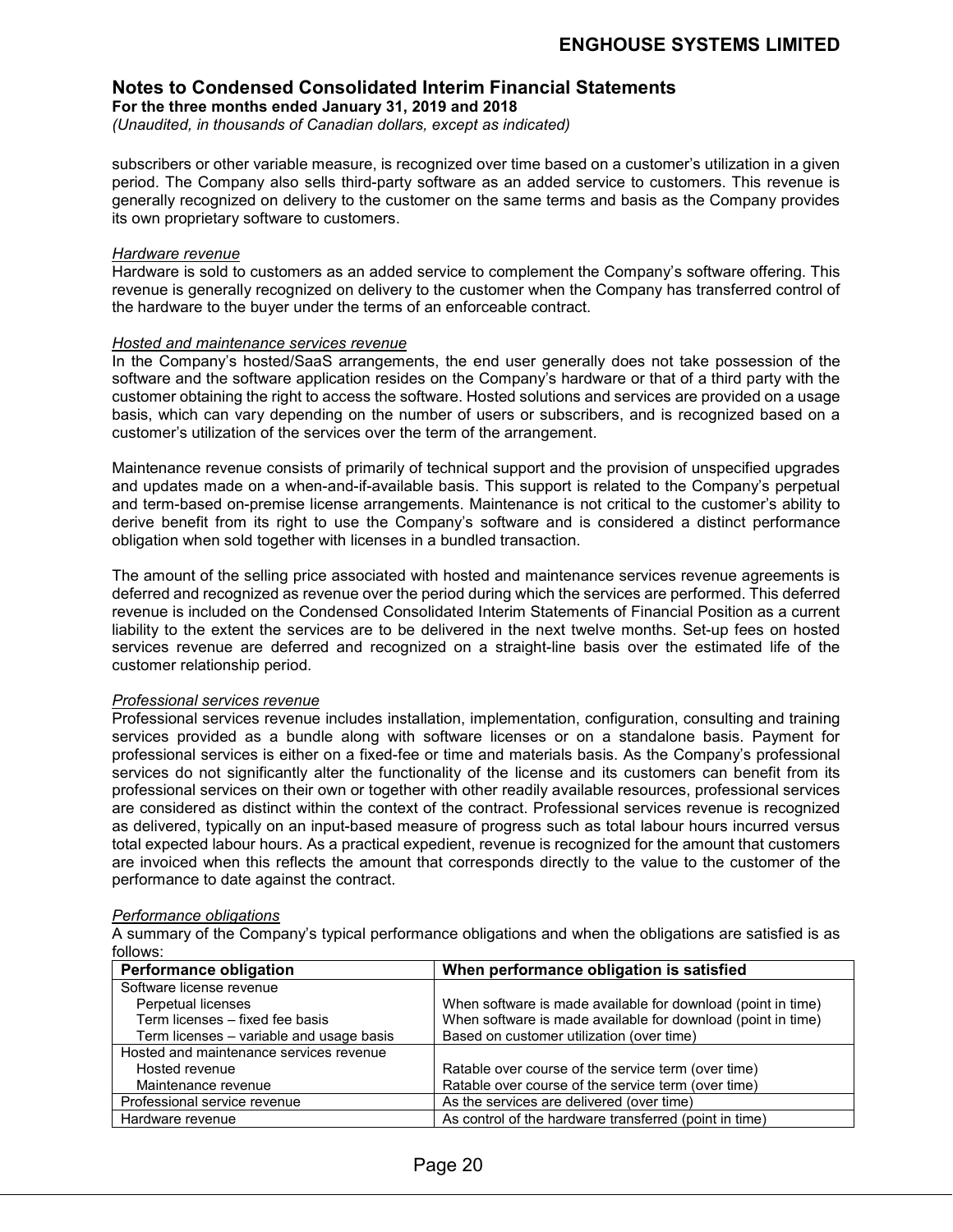**For the three months ended January 31, 2019 and 2018**

*(Unaudited, in thousands of Canadian dollars, except as indicated)*

### **New standards and interpretations adopted**

### *IFRS 9, Financial Instruments* **("IFRS 9")**

IFRS 9 addresses the classification, measurement and recognition of financial assets and financial liabilities. IFRS 9 replaces the parts of *IAS 39*, *Financial Instruments: Recognition and Measurement* ("IAS 39") that relate to the classification and measurement of financial instruments. IFRS 9 requires financial assets to be classified into three measurement categories:

- Financial assets measured at fair value through profit or loss
- Financial assets measured at amortized cost
- Fair value through other comprehensive income for certain financial assets that are debt instruments

The determination is made at initial recognition. The classification depends on the entity's business model for managing its financial instruments and the contractual cash flow characteristics of the instrument. For financial liabilities, the standard retains most of the IAS 39 requirements.

Under IFRS 9, gains and losses on re-measurement of financial assets measured at fair value will be recognized in profit or loss, except that for an investment in an equity instrument, which is not held-fortrading. IFRS 9 allows, on initial recognition, an irrevocable election to present all fair value changes from the investment in other comprehensive income ("FVOCI"). The election is available on an individual shareby-share basis. Unlike IAS 39, amounts presented in OCI will not be reclassified to profit or loss at a later date. IFRS 9 also includes a new general hedge accounting standard, which will align hedge accounting more closely with risk management. The Company does not have any designated hedges in place.

Further changes to the classification and measurement rules introduced a new impairment model, which includes a new expected credit loss ("ECL") model that involves a three-stage approach whereby financial assets move through the three stages as their credit quality changes. The stage dictates how an entity measures impairment losses and applies the effective interest rate method. A simplified approach is permitted for financial assets that do not have a significant financing component (i.e. trade receivables). On initial recognition, entities will record a day one loss equal to the 12 month ECL (or lifetime ECL for trade receivables), unless the assets are considered credit impaired. IFRS 9 requires a forward-looking ECL impairment model as opposed to an incurred credit loss model under IAS 39. As the Company's financial assets include significant trade receivables, the Company has opted to use the simplified approach for measuring the loss allowance at an amount equal to lifetime ECL recorded on day one. No transition adjustment on adoption of IFRS 9 was booked for this by the Company.

A summary of the Company's classification and measurement of financial assets under IAS 39 and IFRS 9 is as follows:

| <b>Financial assets</b>           | Under IAS 39                      | Under IFRS 9                      |
|-----------------------------------|-----------------------------------|-----------------------------------|
| Cash and cash equivalents         | Fair value through profit or loss | Fair value through profit or loss |
| Short-term investments - equities | Available-for-sale                | Fair value through profit or loss |
| Accounts receivable               | Amortized cost                    | Amortized cost                    |

The Company adopted IFRS 9 on November 1, 2018 on a modified retrospective basis in accordance with the transitional provisions of IFRS 9. As such, comparative figures have not been restated. The adoption of IFRS 9 had a nominal impact on the Company's disclosures. Upon adoption, all investments in equity instruments have been measured at fair value through profit or loss ("FVPL"). These investments are recorded at fair value and changes in the fair value are recognized in other income in the Condensed Consolidated Interim Statements of Operations and Comprehensive Income.

The Company recorded a transition adjustment on November 1, 2018 to reduce opening retained earnings and increase accumulated other comprehensive income by \$0.8 million on adoption of IFRS 9 to reflect the impact of recording short-term investments (equities) at FVPL.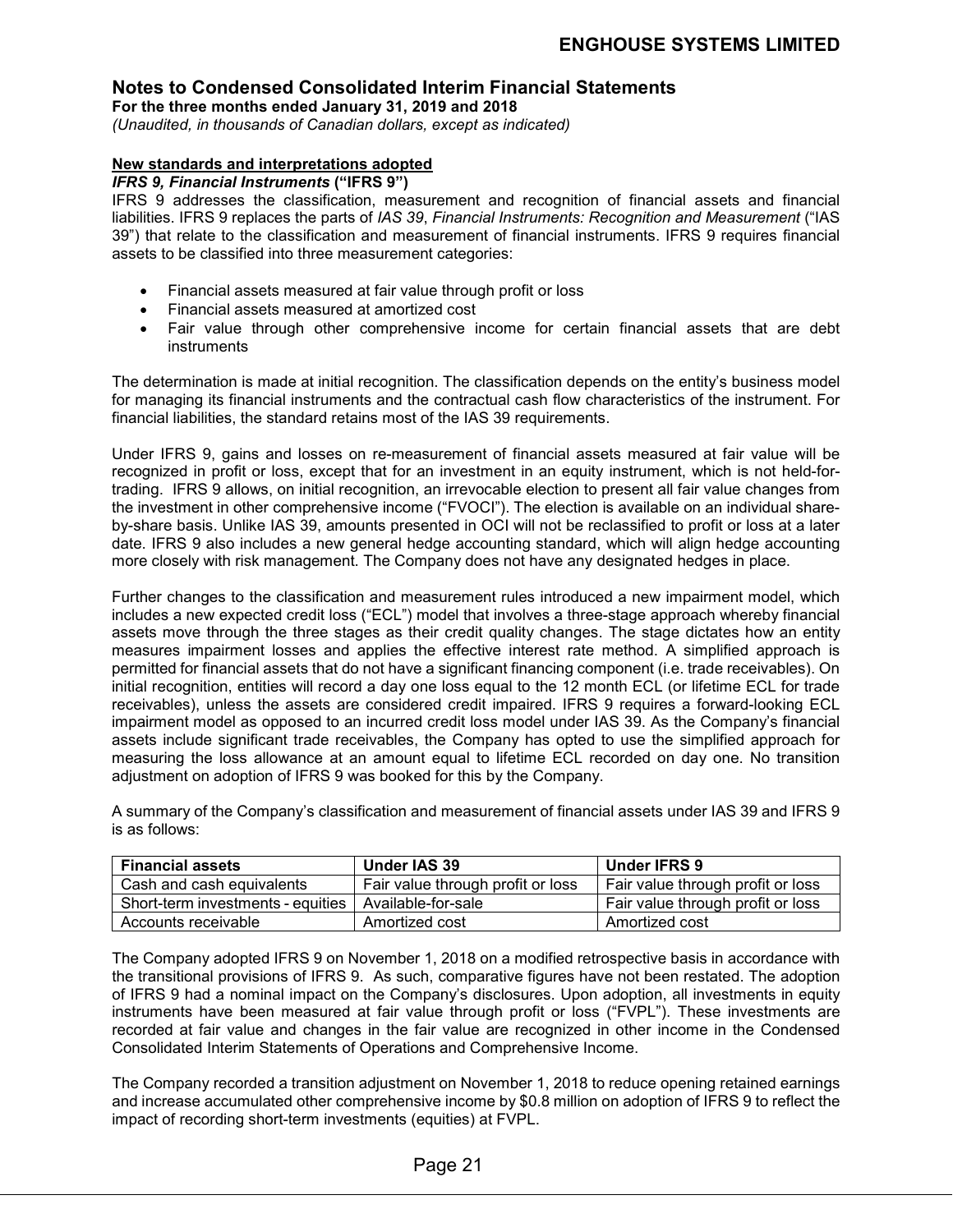**For the three months ended January 31, 2019 and 2018**

*(Unaudited, in thousands of Canadian dollars, except as indicated)*

### *IFRS 15, Revenue from Contracts with Customers* **("IFRS 15")**

The Company adopted IFRS 15, with an initial adoption date of November 1, 2018. The Company utilized the cumulative effect method to adopt the new standard. Accordingly, the results for reporting periods commencing on November 1, 2018 are presented under the new standard while the comparative information has not been restated and continues to be reported under the previous standard. See note 4 below for further details.

### **New Standards and interpretations issued but not yet applied**

### *IFRS 16, Leases* **("***IFRS 16***")**

IFRS 16 is a new standard effective for fiscal years beginning on or after January 1, 2019. The standard replaces current guidance under *IAS 17, Leases* ("IAS 17") and no longer distinguishes between a finance lease and an operating lease for lessees. Instead, for virtually all lease contracts the lessee recognizes a lease liability reflecting future lease payments and a "right-of-use" asset. Lessor accounting remains somewhat similar as under IAS 17. The Company intends to adopt IFRS 16 in its financial statements for the annual period beginning on November 1, 2019. The extent of the impact of adoption of the standard has not yet been determined.

### **4. Explanation of adoption of IFRS 15**

IFRS 1 contains a single model for revenue recognition that applies to contracts with customers. The model features a contract-based five-step analysis of transactions to determine whether, how much and when revenue should be recognized. The new standard also provides guidance on whether revenue should be recognized over time or at a point in time as well as requirements for more informative disclosures. The Company has adopted IFRS 15, effective November 1, 2018, using the cumulative effect method. Under the cumulative effect method, the Company has recognized the cumulative effect of initially applying IFRS 15 as an adjustment to the opening balance of retained earnings as at November 1, 2018. Therefore, the comparative information has not been restated and continues to be reported under *IAS 18, Revenue* ("IAS 18")

The details of the primary changes on adoption of IFRS 15 are set out below:

- Term-based licenses Under previous accounting policies, license revenue on certain term-based licenses was recognized ratably over the contract term. Under IFRS 15, the Company has deemed the licenses to be generally distinct from other performance obligations. Revenue allocated to the distinct license is recognized at the time the license is delivered to the customer, other than for those term-based licenses provided on a variable usage basis. Term license revenue provided on a fixed fee basis, subject to monthly or annual minimum fees, is recognized at the time that both the right to use the software has commenced and the software has been made available to the customer. Term license revenue provided on a variable usage basis, such as the number of transactions, subscribers or other variable measure, is recognized over time based on a customer's utilization in a given period.
- Capitalization of costs to acquire contracts Under previous accounting policies, the Company generally expensed incremental commission costs as they were earned by employees. Under IFRS 15, the Company capitalizes and amortizes commission costs that relate to contracts of more than one year on a systematic basis, consistent with the pattern of transfer of the goods or services over which the commission costs relate. For commissions allocated to term-based license arrangements and post-contract customer support, the amortization period is expected to be over the term of the contract. Capitalized costs to obtain a contract are included in other non-current assets on the Condensed Consolidated Interim Statements of Financial Position. The Company did not record any transition adjustment for capitalized costs to acquire contracts as they were not significant.

The Company recorded an adjustment to increase unbilled receivables on November 1, 2018 by \$2.2 million with a corresponding adjustment to increase opening accumulated retained earnings by \$1.7 million (net of deferred income tax). The transition adjustment related to term-based software license revenue that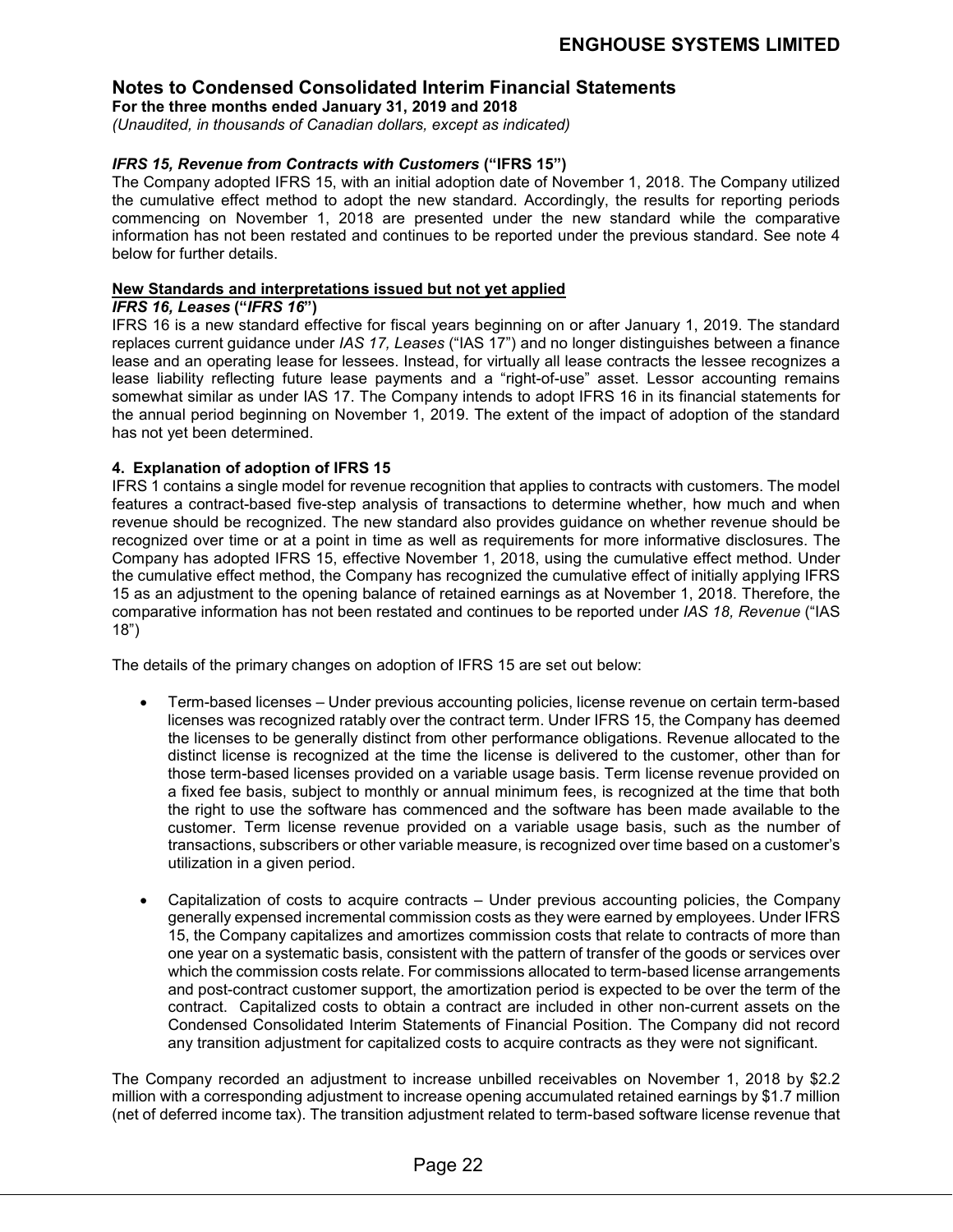### **Notes to Condensed Consolidated Interim Financial Statements For the three months ended January 31, 2019 and 2018**

*(Unaudited, in thousands of Canadian dollars, except as indicated)*

would have been recognized at a point in time under IFRS 15, which was previously recognized over time under IAS 18.

Had the Company presented the results for the three months ended January 31, 2019 under IAS 18, the software license revenue and net income would have decreased by \$0.7 million and \$0.5 million, respectively, while the deferred income tax liability would have decreased by \$0.2 million and unbilled receivables would have decreased by \$0.7 million.

As part of its adoption of IFRS 15, the Company has reclassified certain amounts previously reported under IAS 18 as software license revenue to hosted and maintenance revenue. As a result, software license revenue has decreased by \$14.7 million for the year ended 2018 and by \$3.7 million for the quarter ended January 31, 2018, and the hosted and maintenance services revenue has increased by an equivalent amount during the same periods. This re-classification issue had no impact on the prior period net income and retained earnings.

The adoption of IFRS 15 had no impact to cash from or used in operating, financing, or investing activities on the Company's Condensed Consolidated Interim Statements of Cash Flows.

### **5. Intangible assets and goodwill**

|                               | <b>Acquired</b><br>software | <b>Capitalized</b><br>software | <b>Customer</b><br>relationships | Total<br>intangibles | Goodwill |
|-------------------------------|-----------------------------|--------------------------------|----------------------------------|----------------------|----------|
|                               | S                           | S                              |                                  |                      | \$       |
| At November 1, 2018           |                             |                                |                                  |                      |          |
| Cost                          | 155,393                     | 3,592                          | 103,976                          | 262,961              | 155,419  |
| Accumulated amortization      | (130,602)                   | (1, 395)                       | (71,069)                         | (203,066)            |          |
| Net book value                | 24,791                      | 2,197                          | 32,907                           | 59,895               | 155,419  |
| Period ended January 31, 2019 |                             |                                |                                  |                      |          |
| Opening net book value        | 24,791                      | 2,197                          | 32,907                           | 59,895               | 155,419  |
| Acquisitions                  | 13,061                      |                                | 4,795                            | 17,856               | 11,275   |
| Amortization                  | (3,573)                     | (179)                          | (3, 364)                         | (7, 116)             |          |
| Exchange difference           | 388                         |                                | 338                              | 726                  | 1,645    |
| <b>Closing net book value</b> | 34,667                      | 2,018                          | 34,676                           | 71,361               | 168,339  |
| <b>At January 31, 2019</b>    |                             |                                |                                  |                      |          |
| Cost                          | 168,454                     | 3,592                          | 108.771                          | 280,817              | 168,339  |
| Accumulated amortization      | (133,787)                   | (1,574)                        | (74,095)                         | (209, 456)           |          |
| Net book value                | 34,667                      | 2,018                          | 34,676                           | 71,361               | 168,339  |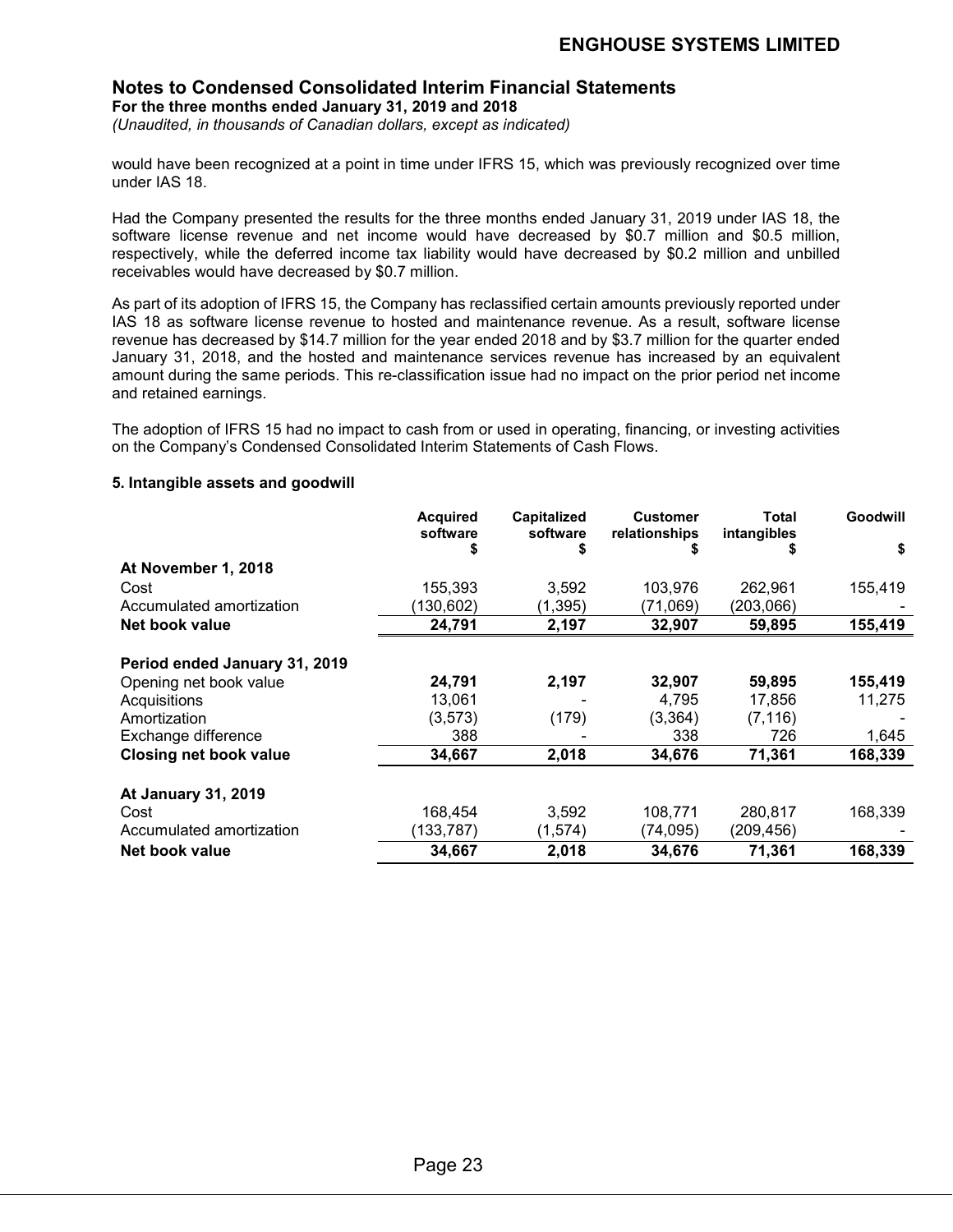**For the three months ended January 31, 2019 and 2018**

*(Unaudited, in thousands of Canadian dollars, except as indicated)*

### **6. Provisions**

Provisions include provisions for onerous contracts, legal claims, restructuring and special charges, and are measured based on management's best estimate of the expenditure required to settle the obligation at the end of the reporting period.

|                                         | Total |
|-----------------------------------------|-------|
| At November 1, 2018                     | 268   |
| Additional provisions                   | -82   |
| Unused amounts reversed                 | (218) |
| Effect of movements in foreign exchange |       |
| <b>At January 31, 2019</b>              | 141   |

### **7. Share capital and other components of shareholders' equity**

### **Capital stock**

The authorized share capital of the Company consists of an unlimited number of common shares with no par value, an unlimited amount of Class A, redeemable, retractable, non-voting, non-cumulative, preference shares and an unlimited number of Class B, redeemable, retractable, non-voting, preference shares. There were 54,638,024 common shares outstanding as at January 31, 2019. There were no Class A and no Class B preference shares issued and outstanding as at either October 31, 2018 or January 31, 2019.

### **Common share repurchase plan**

On April 26, 2018, the Company renewed its common share repurchase plan, whereby it may repurchase up to a maximum of 3,878,742 common shares of the Company, expiring on April 29, 2019. The Company did not repurchase any common shares in either fiscal 2019 or fiscal 2018.

### **Accumulated other comprehensive income**

Accumulated other comprehensive income comprises the following separate components of equity:

|                                                                                                                                     | <b>Translation of</b><br>foreign<br>operations<br>\$ | <b>Unrealized</b><br>gains/losses<br>æ. | Total<br>S |
|-------------------------------------------------------------------------------------------------------------------------------------|------------------------------------------------------|-----------------------------------------|------------|
| At October 31, 2017                                                                                                                 | 8,555                                                | (68)                                    | 8,487      |
| Currency translation differences<br>Unrealized losses on investments in equity<br>securities designated at FVOCI, net of income tax | (2,019)                                              |                                         | (2,019)    |
| recovery of \$109                                                                                                                   |                                                      | (713)                                   | (713)      |
| At October 31, 2018                                                                                                                 | 6,536                                                | (781)                                   | 5,755      |
| At October 31, 2018                                                                                                                 | 6,536                                                | (781)                                   | 5,755      |
| Currency translation differences                                                                                                    | 2,887                                                |                                         | 2,887      |
| Adjustment on transition to IFRS 9                                                                                                  |                                                      | 781                                     | 781        |
| At January 31, 2019                                                                                                                 | 9,423                                                |                                         | 9,423      |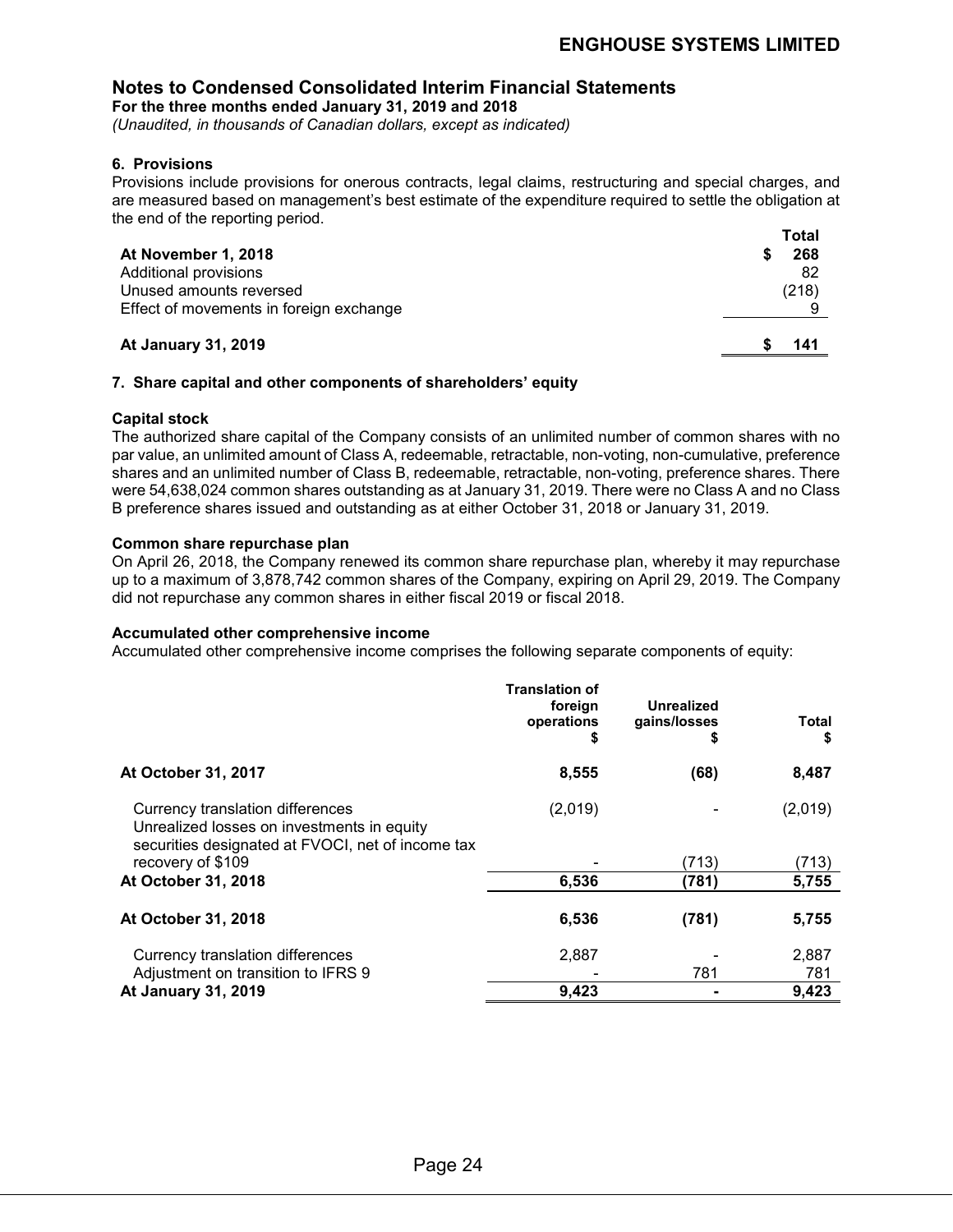**For the three months ended January 31, 2019 and 2018**

*(Unaudited, in thousands of Canadian dollars, except as indicated)*

### **Dividends**

During the three months ended January 31, 2019, the Company declared and paid dividends of \$0.09 and \$0.09, respectively, per common share (three months ended January 31, 2018 - \$0.08 and \$0.08 per common share, respectively).

### **Stock dividend**

The Company declared a stock dividend on December 21, 2018, payable on the basis of one common share for each common share held as at January 22, 2019, which was paid on January 25, 2019. The dividend doubled the number of common shares outstanding and effectively achieved a two-for-one stock split. The Company ascribed no monetary value to the stock dividend. The number of shares outstanding and options exercised and outstanding, the option exercise prices, dividends per share and the basic and diluted earnings per share figures have been restated retroactively to reflect the stock dividend.

### **8. Stock-based compensation**

The Company has granted options to purchase common shares to certain directors, officers and employees of the Company, pursuant to the terms of the Company's stock option plan (the "Plan"). The Plan provides that a total of 2,718,900 (January 31, 2018 – 2,706,500) common shares are reserved for options and that the shares reserved for options, which could become exercisable in any one year, will not exceed more than 10% of the issued and outstanding common shares of the Company at the time such options may be exercisable. These options vest at various times over four years and expire seven years after the grant date. The exercise price of each option equals the market price of the Company's stock on the date the options are granted.

A summary of the status of the Company's Plan as at January 31, 2019 and January 31, 2018, and changes during the three months ended respectively on those dates is presented as follows:

|                                    | <b>January 31, 2019</b> |                | <b>January 31, 2018</b> |                |
|------------------------------------|-------------------------|----------------|-------------------------|----------------|
|                                    |                         | Weighted       |                         | Weighted       |
|                                    | Number of               | average        | Number of               | average        |
|                                    | options                 | exercise price | options                 | exercise price |
|                                    |                         | in \$          |                         | in \$          |
| Outstanding at beginning of period | 1.440.900               | 25.13          | 1.840.500               | 19.52          |
| Granted                            |                         |                | 240,000                 | 29.90          |
| Exercised                          | (58,000)                | 12.41          | (70, 400)               | 10.57          |
| Outstanding at end of period       | 1,382,900               | 25.66          | 2,010,100               | 21.07          |
| Options exercisable at             |                         |                |                         |                |
| end of period                      | 513.900                 | 19.61          | 894,100                 | 12.33          |

The Company uses the fair value method for recording compensation expense related to equity instruments awarded to employees, officers and directors in accordance with *IFRS 2*, *Share-based Payments*. For the purposes of expensing stock options, each tranche in an award is considered a separate award with its own vesting period and grant date fair value. Compensation expense is recognized over the tranche's vesting period by increasing contributed surplus based on the number of awards expected to vest. The Company recorded a non-cash charge of \$408 in the first quarter (Q1/2018 - \$399).

For options granted in the period, the fair value of each stock option on the date of the grant was estimated using the Black-Scholes option pricing model as set out below. Estimated volatility is calculated on a daily basis using historical closing prices, as adjusted for certain events that management deemed to be nonrecurring and non-indicative of future events over a five-year period, which reflects the expected life of the options.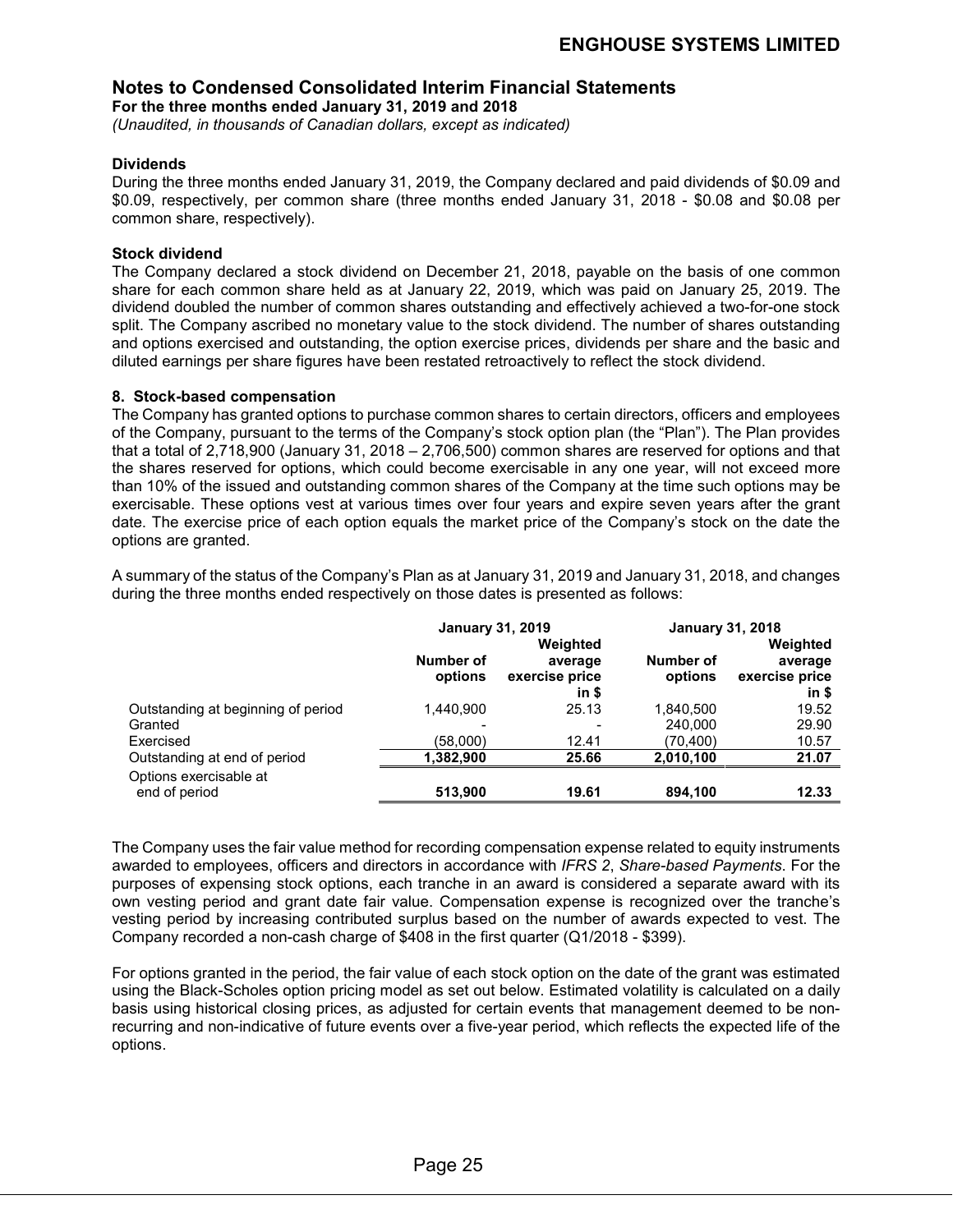**For the three months ended January 31, 2019 and 2018**

*(Unaudited, in thousands of Canadian dollars, except as indicated)*

|                                            | <b>Options</b><br><b>Granted</b><br>Q1/2019 | <b>Options</b><br><b>Granted</b><br>Q1/2018 |
|--------------------------------------------|---------------------------------------------|---------------------------------------------|
| Risk-free interest rate (%)                | Nil                                         | 1.77%                                       |
| Estimated volatility (%)                   | Nil                                         | $27\% - 28\%$                               |
| Dividend yield                             | Nil                                         | \$0.32                                      |
| Expected life (in years)                   | Nil                                         | 3.5                                         |
| Weighted average fair value (in dollars)   | Nil                                         | \$6.20                                      |
| Weighted average share price at grant date | Nil                                         | \$29.90                                     |

There were no options granted in the three months ended January 31, 2019 (Q1/2018 - 240,000).

### **9. Income tax**

Income tax expense is recognized based on management's best estimate of the estimated annual income tax rate expected for the full financial year applied to the pre-tax income for the interim period for each entity in the consolidated group. As a result of foreign exchange fluctuations, acquisitions and the relative mix of income earned in differing jurisdictions, the Company has determined that a reasonable estimate of a weighted average annual tax rate cannot be determined for the consolidated group.

On December 22, 2017, *The United States Tax Cuts and Jobs Act* ("U.S. Tax Reform") was enacted in the U.S. While this decreased the Company's tax rate going forward, there were significant one-time charges that adversely impacted the Company's tax provision booked in the first quarter of fiscal 2018. The significant changes included: (i) the revaluation of deferred tax assets and liabilities on the reduction in the federal corporate income tax rate from 35% to 21% effective January 1, 2018; and (ii) the deemed repatriation of earnings and profits of specified foreign corporations effective December 31, 2017. This resulted in an estimated one-time repatriation tax charge of U.S. \$6.2 million that was recorded in the first quarter of fiscal 2018. The repatriation tax is payable over eight years at a rate of 8% for each of the first five years and increasing thereafter on a graduated basis. The Company continues to assess the impact of U.S. Tax Reform and may make changes in estimates based on interpretations and assumptions as they become available.

For the quarter, the Company recorded a tax expense of \$4.1 million (or 21.5% effective tax rate) as compared to a tax expense of \$8.8 million (56.3%) in the prior year's first quarter.

### **10. Earnings per share**

**Basic:** Basic earnings per share is calculated by dividing the net income attributable to owners of the parent by the weighted average number of common shares issued and outstanding during the period.

|                                                 | 2019     | Three months ended<br>January 31<br>2018 |
|-------------------------------------------------|----------|------------------------------------------|
| Net income attributable to owners of the parent | \$14.964 | \$6,813                                  |
| Weighted average number of common shares issued | 54.597   | 54,028                                   |
| <b>Basic earnings per share</b>                 | 0.27     | 0.13                                     |

**Diluted:** Diluted earnings per share is calculated by adjusting the weighted average number of common shares issued and outstanding to assumed conversions of all potential dilutive common shares. The Company only has stock options as a potential dilutive to common shares. For stock options, a calculation is done to determine the number of shares that could have been acquired at fair value (determined as the average market share price of the Company's outstanding shares for the period) based on the monetary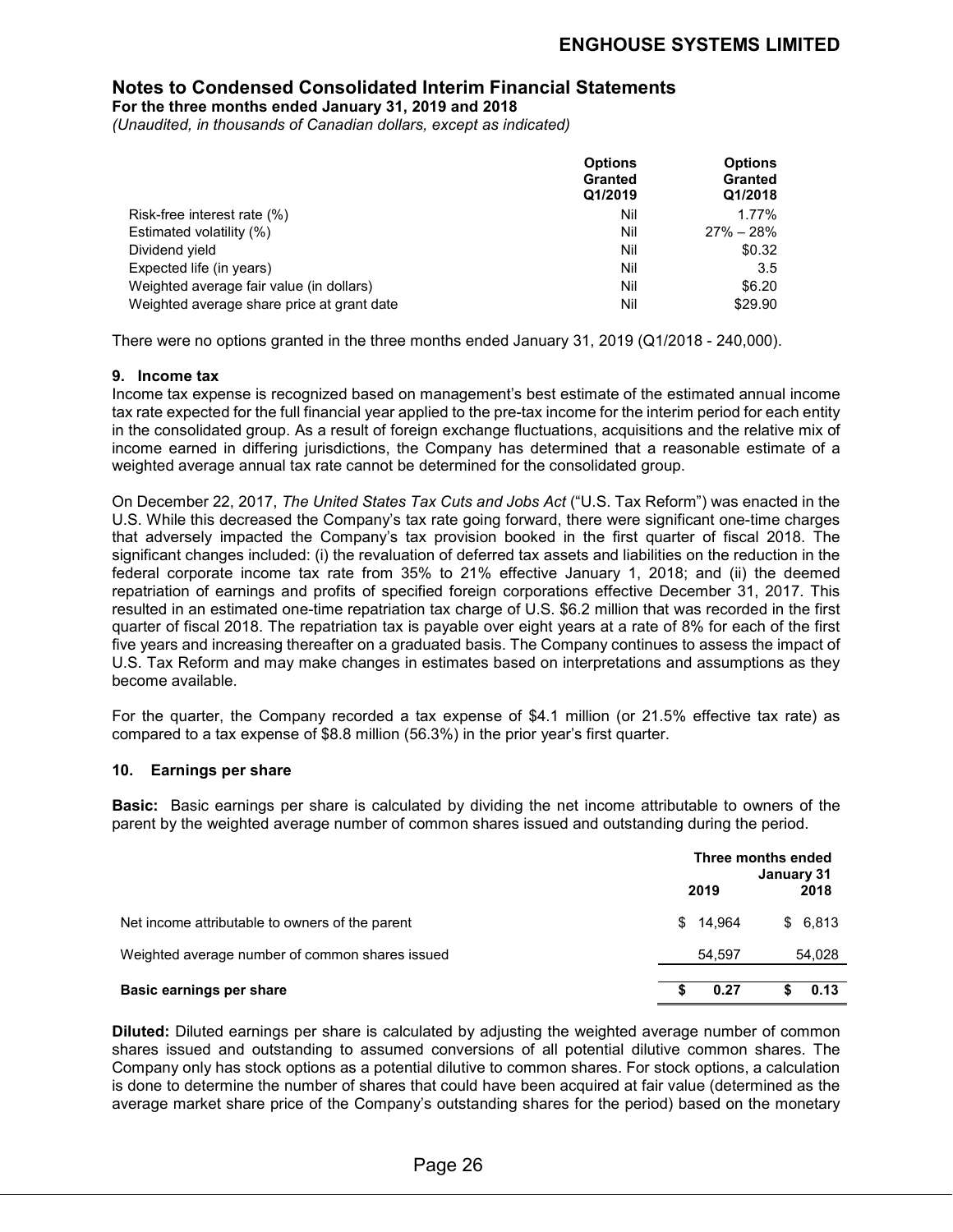**For the three months ended January 31, 2019 and 2018**

*(Unaudited, in thousands of Canadian dollars, except as indicated)*

value of the subscription rights attached to the stock options. The number of shares calculated above is compared to the number of shares that would have been issued assuming the exercise of the stock options.

|                                                                         | Three months ended<br>January 31 |         |
|-------------------------------------------------------------------------|----------------------------------|---------|
|                                                                         | 2019                             | 2018    |
| Net income attributable to owners of the parent                         | \$14.964                         | \$6,813 |
| Weighted average number of common shares issued<br>Adjustments for:     | 54.597                           | 54,028  |
| Stock options                                                           | 364                              | 578     |
| Weighted average number of common shares for diluted earnings per share | 54,961                           | 54,606  |
|                                                                         |                                  |         |
| Diluted earnings per share                                              | 0.27                             | 0.12    |

### **11. Acquisitions**

Acquisitions have been recorded under the acquisition method of accounting and results have been included in the Condensed Consolidated Interim Statements of Operations and Comprehensive Income from their respective acquisition dates. Accordingly, the allocation of the purchase price to assets and liabilities is based on the fair value, with the excess of the purchase price over the fair value of the assets acquired being allocated to goodwill.

### **2019 acquisitions**

### *Asset Management Group*

The Company acquired 100% of the issued and outstanding common shares of Telexis Solutions B.V. and Telexis B.V. on November 8, 2018. Headquartered near The Hague, Netherlands, Telexis Solutions is an innovative technology provider offering public transport agencies/operators end-to-end e-ticketing solutions. It includes automated fare collection, sales and services, value-added services, inspection and corresponding back office solutions. On November 9, 2018, Enghouse acquired 100% of the issued and outstanding common shares of Capana Sweden AB. Headquartered in Gothenburg, Sweden, Capana provides an end-to-end, integrated software platform for wholesale billing and partner settlements. Its revenue management solutions are used by communication service providers and companies active within the Internet of Things industry.

The acquisitions were completed for an aggregate purchase price of approximately \$29.9 million, with \$0.6 million subject to hold-back and adjustment, and \$5.5 million held in escrow that is subject to adjustment. Contingent consideration payable of \$0.8 million has been recorded in the Condensed Consolidated Interim Statements of Financial Position at January 31, 2019.

### **2018 acquisitions**

### *Asset Management Group*

The Company completed three acquisitions in the first two quarters of the fiscal year, acquiring 100% of the issued and outstanding common shares or assets for an aggregate purchase price of approximately \$11.6 million. During the first quarter of fiscal 2019, \$0.6 million was paid to the sellers in respect of holdbacks, with \$1.2 million held in escrow that is subject to further adjustment.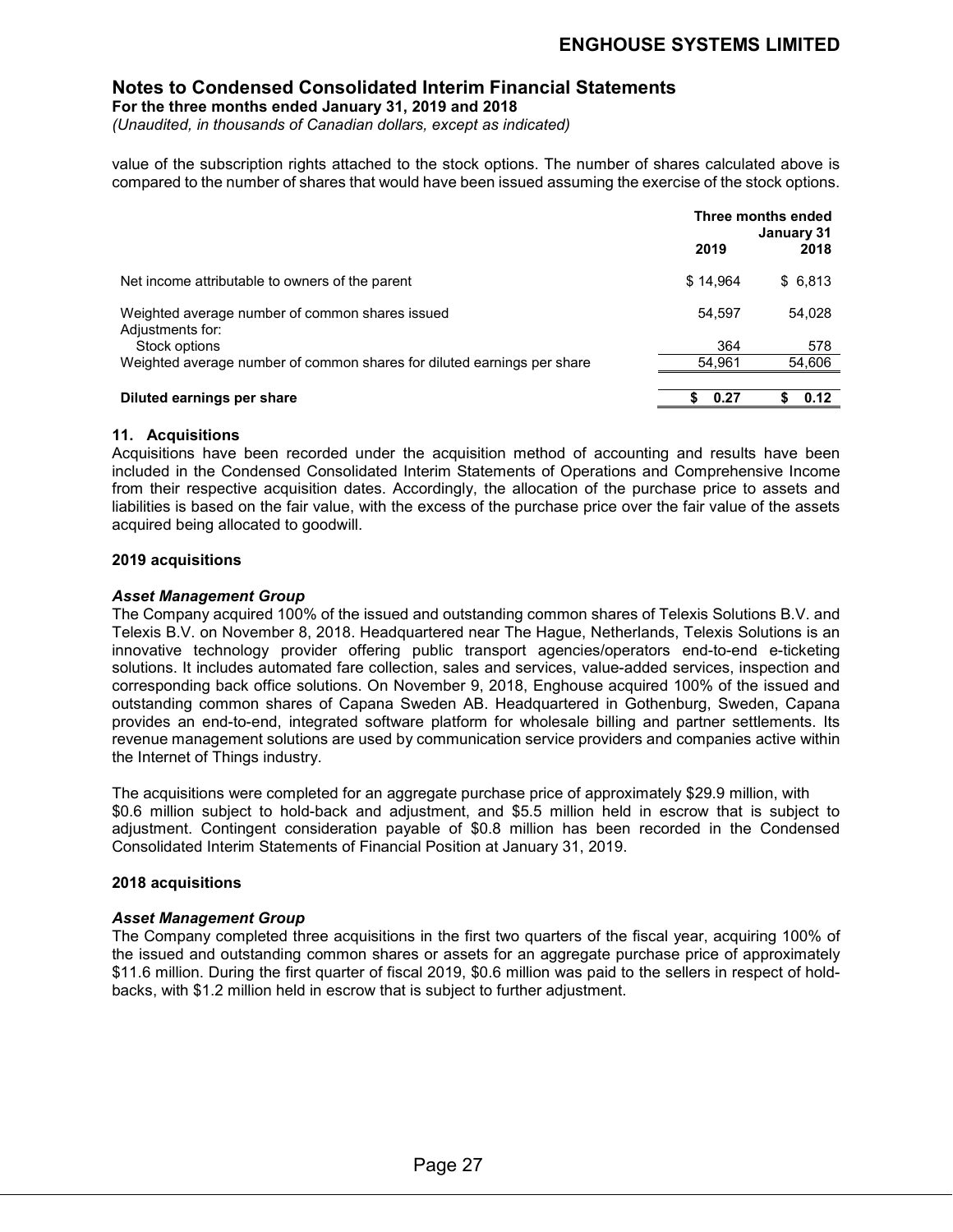**For the three months ended January 31, 2019 and 2018**

*(Unaudited, in thousands of Canadian dollars, except as indicated)*

The Company's purchase price allocations are as follows:

|                                                               | <b>Asset</b><br><b>Management</b><br>Group<br>Preliminary<br>2019 | Asset<br>Management<br>Group<br>Preliminary<br>2018 |
|---------------------------------------------------------------|-------------------------------------------------------------------|-----------------------------------------------------|
| Cash and cash equivalents                                     | \$<br>6,139                                                       | \$<br>1,235                                         |
| Accounts receivable, net<br>Prepaid expenses and other assets | 2.685<br>3,506                                                    | 2,182<br>578                                        |
| Property, plant and equipment                                 |                                                                   | 205                                                 |
| Deferred income tax assets                                    | 209                                                               | 146                                                 |
| Acquired software                                             | 13.061                                                            | 4,785                                               |
| Customer relationships<br>Goodwill                            | 4.795<br>11,275                                                   | 3,765<br>4,513                                      |
| <b>Total assets acquired</b>                                  | \$41,671                                                          | 17,409<br>\$                                        |
| Less: Current liabilities assumed                             | \$.<br>7,540                                                      | \$.<br>3,931                                        |
| Less: Deferred income tax liabilities                         | 4,236                                                             | 1,888                                               |
| <b>Total liabilities assumed</b>                              | \$11,776                                                          | \$<br>5,819                                         |
| Net assets acquired for cash<br>consideration                 | \$29,895                                                          | \$11,590                                            |

### **12. Segment information**

The Company has two operating segments, the Interactive Management Group and the Asset Management Group, based on the nature of the operations and markets that each of these segments serves. The accounting policies followed by these segments are the same as those described in the summary of significant accounting policies.

The Company's operating segments each develop and market software products and provide services for their respective markets and are inclusive of the current year acquisitions. The Interactive Management Group specializes in customer interaction software and services that are designed to enhance customer service, increase efficiency and manage customer communications across the enterprise. The Asset Management Group provides a portfolio of products to telecom service providers as well as fleet management and public safety software solutions for the transportation sector, government, first responders, distribution, security, utilities and oil and gas industries. The Company evaluates segment performance based on revenue and profit or loss before income taxes.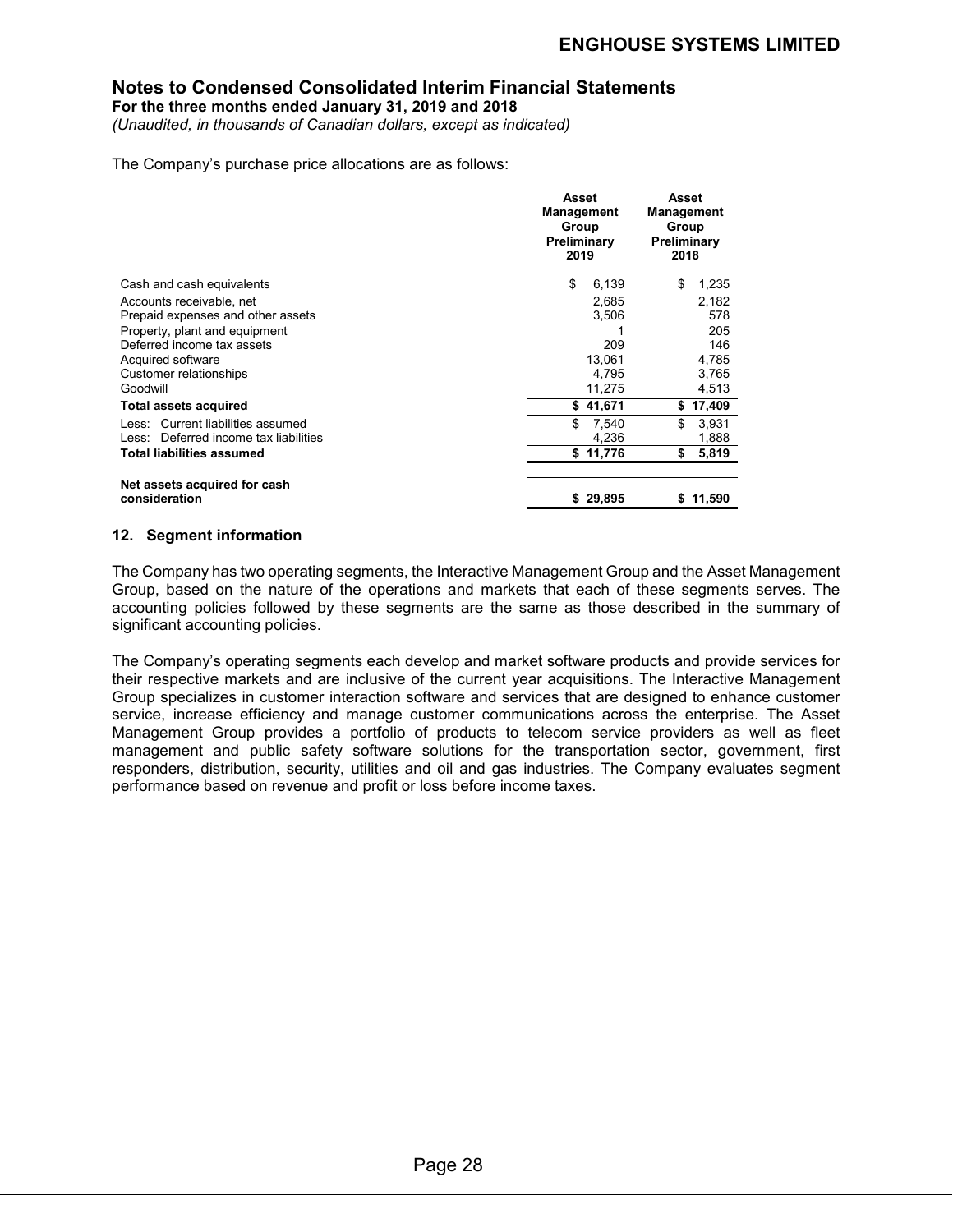**For the three months ended January 31, 2019 and 2018**

*(Unaudited, in thousands of Canadian dollars, except as indicated)*

| Quarter ended January 31, 2019<br>\$43,464<br>\$42,581<br>\$86,045<br>Revenue<br>Operating expenses excluding non-cash charges<br>(27, 855)<br>(29, 616)<br>(57, 471)<br>Depreciation of property, plant and equipment<br>(403)<br>(127)<br>(530)<br>$\sqrt{3,445}$<br>$\overline{\$}$ 14,599<br>\$<br>$\overline{28,044}$<br><b>Segment profit</b><br>(2, 249)<br>Corporate expenses<br>25,795<br><b>Results from operating activities</b><br>\$<br>Amortization of acquired software and customer<br>(7, 116)<br>relationships<br>Foreign exchange loss<br>(110)<br>Finance income<br>498<br>(31)<br>Finance expenses<br>28<br>Other income<br>Income before income taxes<br>19,064<br>\$<br>73,250<br>Goodwill<br>\$<br>95,089<br>\$168,339<br>\$.<br>102,467<br>Other assets<br>65,099<br>167,566<br>Cash and cash equivalents<br>178,001<br>Short-term investments<br>12,536<br>160,188<br>\$175,717<br><b>Total assets</b><br>\$<br>\$526,442<br><b>Capital expenditures</b><br>\$<br>141<br>\$<br>68<br>\$<br>209<br>Interactive<br>Asset<br>Management<br><b>Management</b><br>Total<br>Group<br>Group<br>Quarter ended January 31, 2018<br>\$<br>48,395<br>36,680<br>85,075<br>Revenue<br>S<br>S<br>(32, 316)<br>(24, 950)<br>(57, 266)<br>Operating expenses excluding non-cash charges<br>Special charges<br>(129)<br>(129)<br>Depreciation of property, plant and equipment<br>(482)<br>(188)<br>(670)<br>\$<br>15,597<br>\$<br>11,413<br><b>Segment profit</b><br>\$<br>27,010<br>Corporate expenses<br>(2, 498)<br>\$<br>24,512<br><b>Results from operating activities</b><br>Amortization of acquired software and customer<br>relationships<br>(7.162)<br>Foreign exchange loss<br>(2,531)<br>Finance income<br>122<br>(60)<br>Finance expenses<br>Other income<br>742<br>Income before income taxes<br>15,623<br>\$<br>Goodwill<br>\$92,489<br>\$58,904<br>\$151,393<br>83,506<br>Other assets<br>91,818<br>175,324<br>Cash and cash equivalents<br>135,936<br>Short-term investments<br>9,031<br><b>Total assets</b><br>175,995<br>150,722<br>\$471,684<br>\$<br>388<br>212<br>\$<br>600<br><b>Capital expenditures</b><br>\$ | Interactive<br>Management<br>Group | Asset<br>Management<br>Group | Total |
|--------------------------------------------------------------------------------------------------------------------------------------------------------------------------------------------------------------------------------------------------------------------------------------------------------------------------------------------------------------------------------------------------------------------------------------------------------------------------------------------------------------------------------------------------------------------------------------------------------------------------------------------------------------------------------------------------------------------------------------------------------------------------------------------------------------------------------------------------------------------------------------------------------------------------------------------------------------------------------------------------------------------------------------------------------------------------------------------------------------------------------------------------------------------------------------------------------------------------------------------------------------------------------------------------------------------------------------------------------------------------------------------------------------------------------------------------------------------------------------------------------------------------------------------------------------------------------------------------------------------------------------------------------------------------------------------------------------------------------------------------------------------------------------------------------------------------------------------------------------------------------------------------------------------------------------------------------------------------------------------------------------------------------------------------------------------------------------------------------------------------------------------------|------------------------------------|------------------------------|-------|
|                                                                                                                                                                                                                                                                                                                                                                                                                                                                                                                                                                                                                                                                                                                                                                                                                                                                                                                                                                                                                                                                                                                                                                                                                                                                                                                                                                                                                                                                                                                                                                                                                                                                                                                                                                                                                                                                                                                                                                                                                                                                                                                                                  |                                    |                              |       |
|                                                                                                                                                                                                                                                                                                                                                                                                                                                                                                                                                                                                                                                                                                                                                                                                                                                                                                                                                                                                                                                                                                                                                                                                                                                                                                                                                                                                                                                                                                                                                                                                                                                                                                                                                                                                                                                                                                                                                                                                                                                                                                                                                  |                                    |                              |       |
|                                                                                                                                                                                                                                                                                                                                                                                                                                                                                                                                                                                                                                                                                                                                                                                                                                                                                                                                                                                                                                                                                                                                                                                                                                                                                                                                                                                                                                                                                                                                                                                                                                                                                                                                                                                                                                                                                                                                                                                                                                                                                                                                                  |                                    |                              |       |
|                                                                                                                                                                                                                                                                                                                                                                                                                                                                                                                                                                                                                                                                                                                                                                                                                                                                                                                                                                                                                                                                                                                                                                                                                                                                                                                                                                                                                                                                                                                                                                                                                                                                                                                                                                                                                                                                                                                                                                                                                                                                                                                                                  |                                    |                              |       |
|                                                                                                                                                                                                                                                                                                                                                                                                                                                                                                                                                                                                                                                                                                                                                                                                                                                                                                                                                                                                                                                                                                                                                                                                                                                                                                                                                                                                                                                                                                                                                                                                                                                                                                                                                                                                                                                                                                                                                                                                                                                                                                                                                  |                                    |                              |       |
|                                                                                                                                                                                                                                                                                                                                                                                                                                                                                                                                                                                                                                                                                                                                                                                                                                                                                                                                                                                                                                                                                                                                                                                                                                                                                                                                                                                                                                                                                                                                                                                                                                                                                                                                                                                                                                                                                                                                                                                                                                                                                                                                                  |                                    |                              |       |
|                                                                                                                                                                                                                                                                                                                                                                                                                                                                                                                                                                                                                                                                                                                                                                                                                                                                                                                                                                                                                                                                                                                                                                                                                                                                                                                                                                                                                                                                                                                                                                                                                                                                                                                                                                                                                                                                                                                                                                                                                                                                                                                                                  |                                    |                              |       |
|                                                                                                                                                                                                                                                                                                                                                                                                                                                                                                                                                                                                                                                                                                                                                                                                                                                                                                                                                                                                                                                                                                                                                                                                                                                                                                                                                                                                                                                                                                                                                                                                                                                                                                                                                                                                                                                                                                                                                                                                                                                                                                                                                  |                                    |                              |       |
|                                                                                                                                                                                                                                                                                                                                                                                                                                                                                                                                                                                                                                                                                                                                                                                                                                                                                                                                                                                                                                                                                                                                                                                                                                                                                                                                                                                                                                                                                                                                                                                                                                                                                                                                                                                                                                                                                                                                                                                                                                                                                                                                                  |                                    |                              |       |
|                                                                                                                                                                                                                                                                                                                                                                                                                                                                                                                                                                                                                                                                                                                                                                                                                                                                                                                                                                                                                                                                                                                                                                                                                                                                                                                                                                                                                                                                                                                                                                                                                                                                                                                                                                                                                                                                                                                                                                                                                                                                                                                                                  |                                    |                              |       |
|                                                                                                                                                                                                                                                                                                                                                                                                                                                                                                                                                                                                                                                                                                                                                                                                                                                                                                                                                                                                                                                                                                                                                                                                                                                                                                                                                                                                                                                                                                                                                                                                                                                                                                                                                                                                                                                                                                                                                                                                                                                                                                                                                  |                                    |                              |       |
|                                                                                                                                                                                                                                                                                                                                                                                                                                                                                                                                                                                                                                                                                                                                                                                                                                                                                                                                                                                                                                                                                                                                                                                                                                                                                                                                                                                                                                                                                                                                                                                                                                                                                                                                                                                                                                                                                                                                                                                                                                                                                                                                                  |                                    |                              |       |
|                                                                                                                                                                                                                                                                                                                                                                                                                                                                                                                                                                                                                                                                                                                                                                                                                                                                                                                                                                                                                                                                                                                                                                                                                                                                                                                                                                                                                                                                                                                                                                                                                                                                                                                                                                                                                                                                                                                                                                                                                                                                                                                                                  |                                    |                              |       |
|                                                                                                                                                                                                                                                                                                                                                                                                                                                                                                                                                                                                                                                                                                                                                                                                                                                                                                                                                                                                                                                                                                                                                                                                                                                                                                                                                                                                                                                                                                                                                                                                                                                                                                                                                                                                                                                                                                                                                                                                                                                                                                                                                  |                                    |                              |       |
|                                                                                                                                                                                                                                                                                                                                                                                                                                                                                                                                                                                                                                                                                                                                                                                                                                                                                                                                                                                                                                                                                                                                                                                                                                                                                                                                                                                                                                                                                                                                                                                                                                                                                                                                                                                                                                                                                                                                                                                                                                                                                                                                                  |                                    |                              |       |
|                                                                                                                                                                                                                                                                                                                                                                                                                                                                                                                                                                                                                                                                                                                                                                                                                                                                                                                                                                                                                                                                                                                                                                                                                                                                                                                                                                                                                                                                                                                                                                                                                                                                                                                                                                                                                                                                                                                                                                                                                                                                                                                                                  |                                    |                              |       |
|                                                                                                                                                                                                                                                                                                                                                                                                                                                                                                                                                                                                                                                                                                                                                                                                                                                                                                                                                                                                                                                                                                                                                                                                                                                                                                                                                                                                                                                                                                                                                                                                                                                                                                                                                                                                                                                                                                                                                                                                                                                                                                                                                  |                                    |                              |       |
|                                                                                                                                                                                                                                                                                                                                                                                                                                                                                                                                                                                                                                                                                                                                                                                                                                                                                                                                                                                                                                                                                                                                                                                                                                                                                                                                                                                                                                                                                                                                                                                                                                                                                                                                                                                                                                                                                                                                                                                                                                                                                                                                                  |                                    |                              |       |
|                                                                                                                                                                                                                                                                                                                                                                                                                                                                                                                                                                                                                                                                                                                                                                                                                                                                                                                                                                                                                                                                                                                                                                                                                                                                                                                                                                                                                                                                                                                                                                                                                                                                                                                                                                                                                                                                                                                                                                                                                                                                                                                                                  |                                    |                              |       |
|                                                                                                                                                                                                                                                                                                                                                                                                                                                                                                                                                                                                                                                                                                                                                                                                                                                                                                                                                                                                                                                                                                                                                                                                                                                                                                                                                                                                                                                                                                                                                                                                                                                                                                                                                                                                                                                                                                                                                                                                                                                                                                                                                  |                                    |                              |       |
|                                                                                                                                                                                                                                                                                                                                                                                                                                                                                                                                                                                                                                                                                                                                                                                                                                                                                                                                                                                                                                                                                                                                                                                                                                                                                                                                                                                                                                                                                                                                                                                                                                                                                                                                                                                                                                                                                                                                                                                                                                                                                                                                                  |                                    |                              |       |
|                                                                                                                                                                                                                                                                                                                                                                                                                                                                                                                                                                                                                                                                                                                                                                                                                                                                                                                                                                                                                                                                                                                                                                                                                                                                                                                                                                                                                                                                                                                                                                                                                                                                                                                                                                                                                                                                                                                                                                                                                                                                                                                                                  |                                    |                              |       |
|                                                                                                                                                                                                                                                                                                                                                                                                                                                                                                                                                                                                                                                                                                                                                                                                                                                                                                                                                                                                                                                                                                                                                                                                                                                                                                                                                                                                                                                                                                                                                                                                                                                                                                                                                                                                                                                                                                                                                                                                                                                                                                                                                  |                                    |                              |       |
|                                                                                                                                                                                                                                                                                                                                                                                                                                                                                                                                                                                                                                                                                                                                                                                                                                                                                                                                                                                                                                                                                                                                                                                                                                                                                                                                                                                                                                                                                                                                                                                                                                                                                                                                                                                                                                                                                                                                                                                                                                                                                                                                                  |                                    |                              |       |
|                                                                                                                                                                                                                                                                                                                                                                                                                                                                                                                                                                                                                                                                                                                                                                                                                                                                                                                                                                                                                                                                                                                                                                                                                                                                                                                                                                                                                                                                                                                                                                                                                                                                                                                                                                                                                                                                                                                                                                                                                                                                                                                                                  |                                    |                              |       |
|                                                                                                                                                                                                                                                                                                                                                                                                                                                                                                                                                                                                                                                                                                                                                                                                                                                                                                                                                                                                                                                                                                                                                                                                                                                                                                                                                                                                                                                                                                                                                                                                                                                                                                                                                                                                                                                                                                                                                                                                                                                                                                                                                  |                                    |                              |       |
|                                                                                                                                                                                                                                                                                                                                                                                                                                                                                                                                                                                                                                                                                                                                                                                                                                                                                                                                                                                                                                                                                                                                                                                                                                                                                                                                                                                                                                                                                                                                                                                                                                                                                                                                                                                                                                                                                                                                                                                                                                                                                                                                                  |                                    |                              |       |
|                                                                                                                                                                                                                                                                                                                                                                                                                                                                                                                                                                                                                                                                                                                                                                                                                                                                                                                                                                                                                                                                                                                                                                                                                                                                                                                                                                                                                                                                                                                                                                                                                                                                                                                                                                                                                                                                                                                                                                                                                                                                                                                                                  |                                    |                              |       |
|                                                                                                                                                                                                                                                                                                                                                                                                                                                                                                                                                                                                                                                                                                                                                                                                                                                                                                                                                                                                                                                                                                                                                                                                                                                                                                                                                                                                                                                                                                                                                                                                                                                                                                                                                                                                                                                                                                                                                                                                                                                                                                                                                  |                                    |                              |       |
|                                                                                                                                                                                                                                                                                                                                                                                                                                                                                                                                                                                                                                                                                                                                                                                                                                                                                                                                                                                                                                                                                                                                                                                                                                                                                                                                                                                                                                                                                                                                                                                                                                                                                                                                                                                                                                                                                                                                                                                                                                                                                                                                                  |                                    |                              |       |
|                                                                                                                                                                                                                                                                                                                                                                                                                                                                                                                                                                                                                                                                                                                                                                                                                                                                                                                                                                                                                                                                                                                                                                                                                                                                                                                                                                                                                                                                                                                                                                                                                                                                                                                                                                                                                                                                                                                                                                                                                                                                                                                                                  |                                    |                              |       |